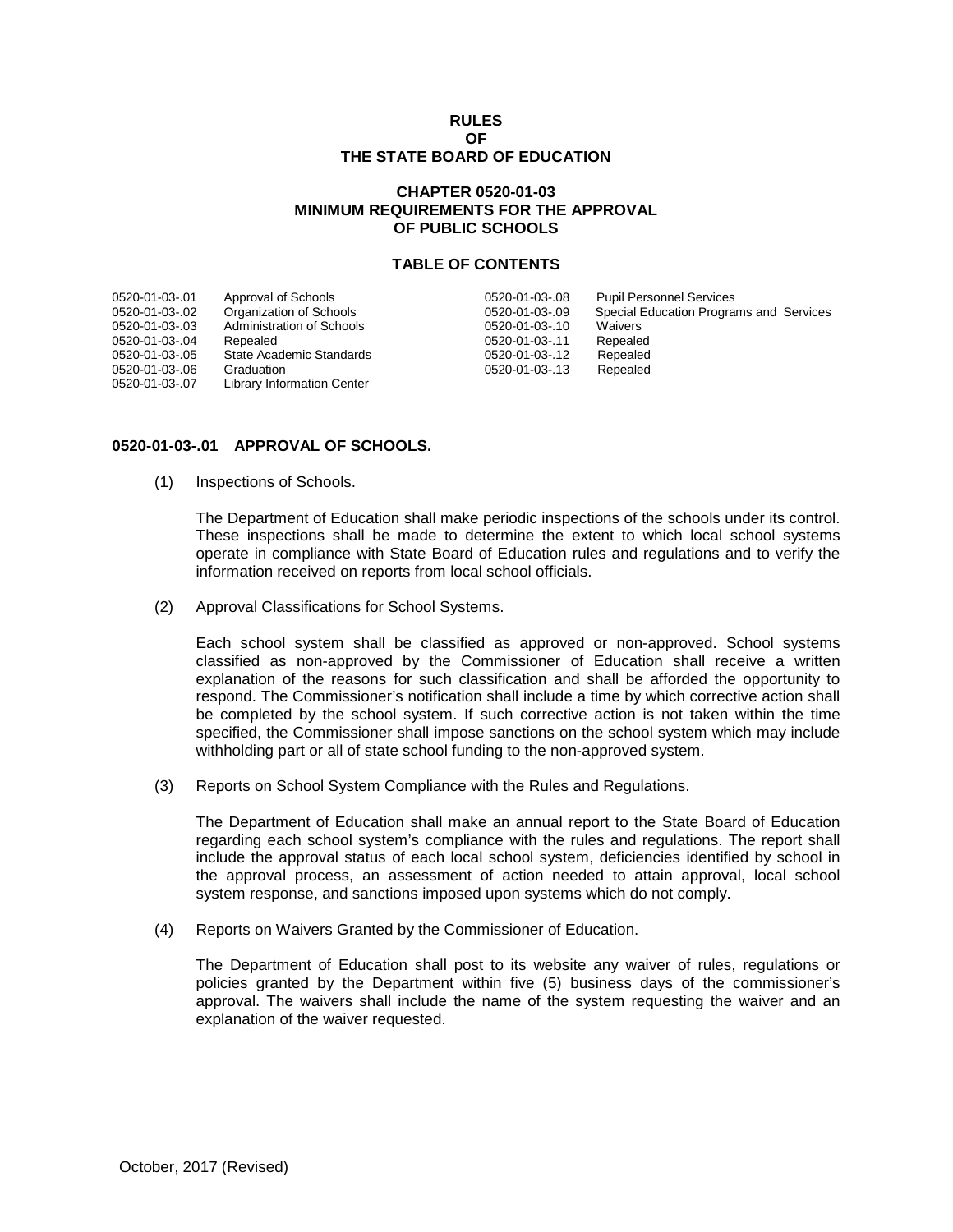(5) Internal Audit.

The Department of Education shall maintain an internal audit function which shall assist the Department in the inspection of schools. Internal audit reports shall be presented to the commissioner and the State Board of Education.

*Authority: T.C.A. § 49-1-302. Administrative History: Original rule certified June 10, 1974. Amendment filed July 15, 1976; effective August 16, 1976. Amendment filed February 28, 1978; effective March 30, 1978. Amendment filed October 1, 1985; effective October 31, 1985. Amendment filed May 28, 186; effective June 27, 1986. Repeal and new rule filed March 16, 1992; effective June 29, 1992.*

## **0520-01-03-.02 ORGANIZATION OF SCHOOLS.**

- (1) Length of School Day for Students.
	- (a) The minimum length of the school day for students shall be six and one-half  $(6/2)$ hours.
	- (b) School systems may provide for professional development during the school day under one of the following options:
		- 1. School systems. School systems which elect to extend the school day to at least seven (7) hours for the purpose of meeting instructional time requirements missed due to dangerous or extreme weather conditions may allocate a portion of that extension for the purpose of faculty professional development, M-team meetings, S-team meetings, parent/teacher conferences, or other similar meetings, as permitted in T.C.A. § 49-6-3004(e)(1), under the following conditions:
			- (i) Prior to the beginning of the school year, the school system shall designate how many days shall be allocated for dangerous or extreme weather conditions and how many shall be allocated for student dismissals for faculty professional development, M-team meetings, S-team meetings, parent/teacher conferences, or other similar meetings. The total number of days shall not exceed thirteen (13).
			- (ii) Faculty professional development shall be consistent with standards and guidelines established by the State Board of Education.
			- (iii) School systems shall submit their plans for the allocation of excess time to the commissioner for approval.
		- 2. Schools. School systems may adopt policies providing for individual schools to have school days of at least seven (7) hours in order to accumulate instructional time to be used for periodic early student dismissals for the purpose of faculty professional development. The following conditions shall apply to school systems exercising this option:
			- (i) Early dismissals shall not exceed the equivalent of thirteen (13) days and shall not exceed three and one-half (3½) hours in any week.
			- (ii) Students shall attend school 180 days.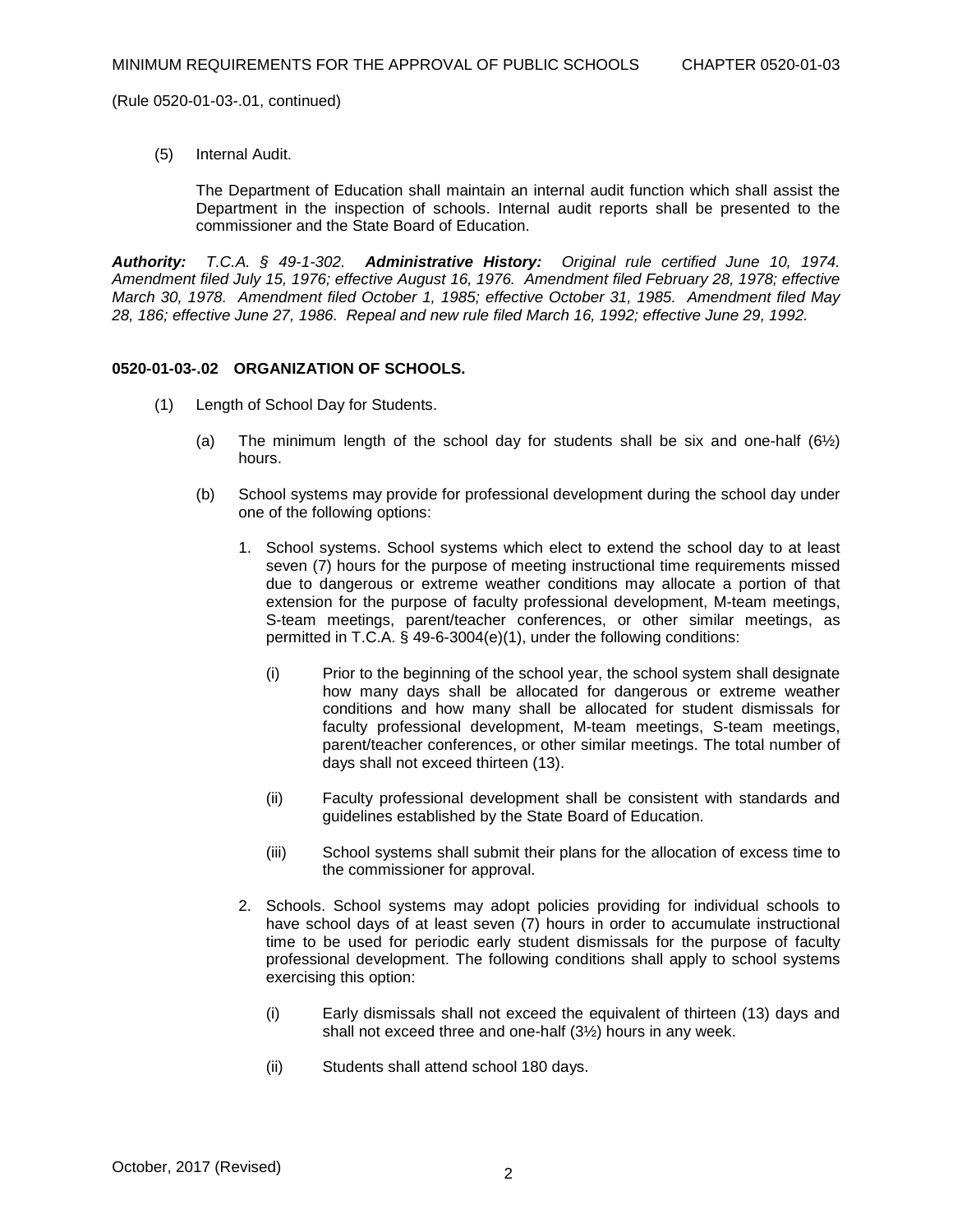- (iii) Faculty professional development shall be consistent with standards and guidelines established by the State Board of Education.
- (c) The length of the kindergarten day shall not be less than four (4) hours. Double sessions in any kindergarten program may be permitted so long as both sessions meet all legal requirements for kindergarten programs.

*Authority: T.C.A. §§ 49-1-302 and 49-6-3004. Administrative History: Original rule certified June 10, 1974. Amendment filed July 15, 1976; effective August 16, 1976. Amendment filed February 28, 1978; effective March 30, 1978. Amendment filed January 9, 1979; effective February 23, 1979. Amendment and new rule filed October 15, 1979; effective January 8, 1980. Amendment filed April 14, 1980; effective May 28, 1980. Amendment filed November 13, 1981; effective March 16, 1982. Amendment filed April 13, 1982; effective May 28, 1982. Repeal and new rule filed April 18, 1983; effective May 18, 1983. Amendment filed January 6, 1984; effective April 15, 1984. Amendment filed August 20, 1984; effective November 13, 1984. Amendment filed October 3, 1985; effective January 14, 1986. Amendment filed March 25, 1986; effective June 14, 1986. Amendment filed May 28, 1986; effective June 27, 1986. Amendment filed July 10, 1986; effective October 29, 1986. Amendment filed October 29, 1986; effective December 13, 1986. Amendment filed July 22, 1987; effective October 28, 1987. Amendment filed November 18, 1987; effective February 28, 1988. Amendment filed July 21, 1988; effective October 29, 1988. Repeal and new rule filed March 16, 1992; effective June 29, 1992. Amendment filed November 3, 1993; effective March 30, 1994. Amendment filed March 14, 1995; effective July 28, 1995. Amendment filed April 29, 1996; effective August 28, 1996.*

## **0520-01-03-.03 ADMINISTRATION OF SCHOOLS.**

- (1) Teacher Assignment. Teachers shall be on duty at least seven (7) hours per day and such additional time as the administrative organization requires.
- (2) Salaries and Licensure for all Licensed Personnel.
	- (a) The employment standards and licensure requirements established by the State Board of Education shall be applicable to all licensed personnel employed by a local board of education without regard to the source of financial support.
	- (b) A salary schedule applicable to all licensed personnel shall be approved by the local board of education.
- (3) Class Size for Grades Kindergarten through Twelve (12).
	- (a) Local boards of education shall have policies providing for class sizes in grades kindergarten through twelve (12) in accordance with the following:

| Grade Level                       | Average Class Size | Maximum Class Size |
|-----------------------------------|--------------------|--------------------|
| $K-3$                             |                    | 25                 |
| 4-6                               | 25                 | 30                 |
| $7-12$                            | 30                 | 35                 |
| Career and Technical<br>Education | 20                 | 25                 |

(b) The average class size for a grade level unit (such as the unit K-3) shall not exceed the stated average, although individual classes within that grade level unit may exceed the average.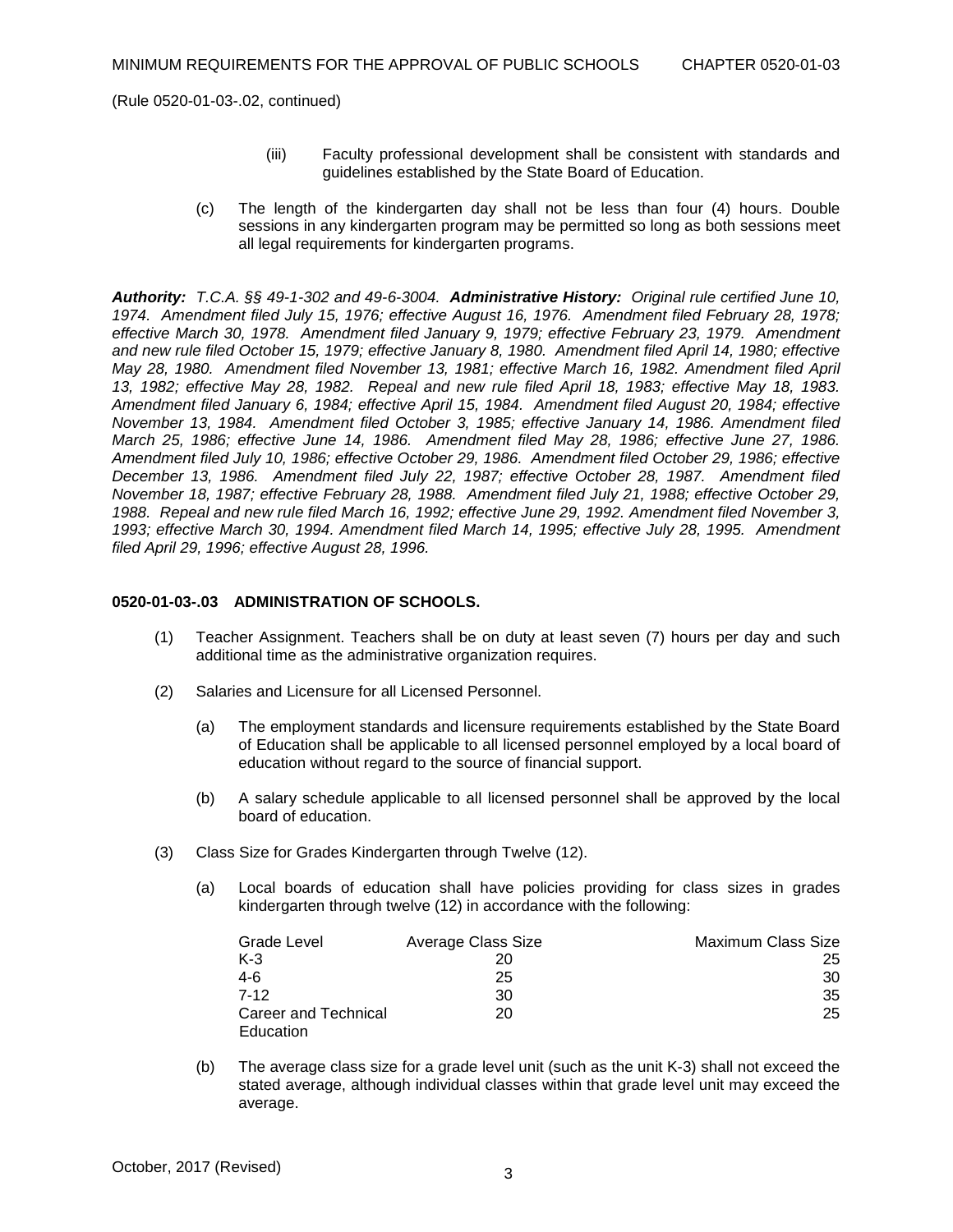- (c) No class shall exceed the prescribed maximum size.
- (d) The average class size and the maximum class size shall be based on regular classroom teaching positions, exclusive of principal, assistant principal, counselor, elementary art, elementary music, elementary physical education, librarian, special education, or other specialized positions.
- (e) Class size limits may be exceeded in such areas as typewriting and instrumental and vocal music classes, provided that the effectiveness of the instructional program in these areas is not impaired.
- (f) Local school systems shall not establish split-grade classes for the purpose of complying with the provisions of the class size averages and maximums. However, these provisions do not prevent school systems from using multi-aged classes.
- (g) Local boards of education must approve the establishment of any split-grade classes for any purpose.
- (h) The average class size specified for the grade levels involved in split-grade classes will be the maximum size allowed in such classes.
- (4) Planning Time.
	- (a) Local boards of education shall provide full-time classroom teachers in grades kindergarten through twelve (12) with individual duty-free planning periods during the established instructional day.
	- (b) Individual planning time shall consist of two and one-half  $(2\frac{1}{2})$  hours each week during which teachers have no other assigned duties or responsibilities other than planning for instruction. The two and one-half (2½) hours may be divided on a daily or other basis.
	- (c) Individual duty-free planning time shall not occur during any period that teachers are entitled to duty-free lunch.
	- (d) Any school system which is providing an individual duty-free planning period by extending the school day by thirty (30) minutes as of the beginning of the 2000-01 school year may continue such practice and satisfy the planning time requirements.
	- (e) The director of schools shall report annually to the Department of Education regarding compliance with the individual duty-free planning time requirement.
- (5) Duty Free Lunch Period. In schools providing a lunch period for students, all teachers shall be provided each day with a lunch period during which they shall not have assigned duties. The lunch period for each teacher shall be at least the same amount of time as that allowed for students.
- (6) Summer Schools.
	- (a) Summer schools shall be under the control and management of the local board of education having jurisdiction.
	- (b) The following shall be required for grades nine through twelve (9-12):
		- 1. State academic standards shall be used for all courses.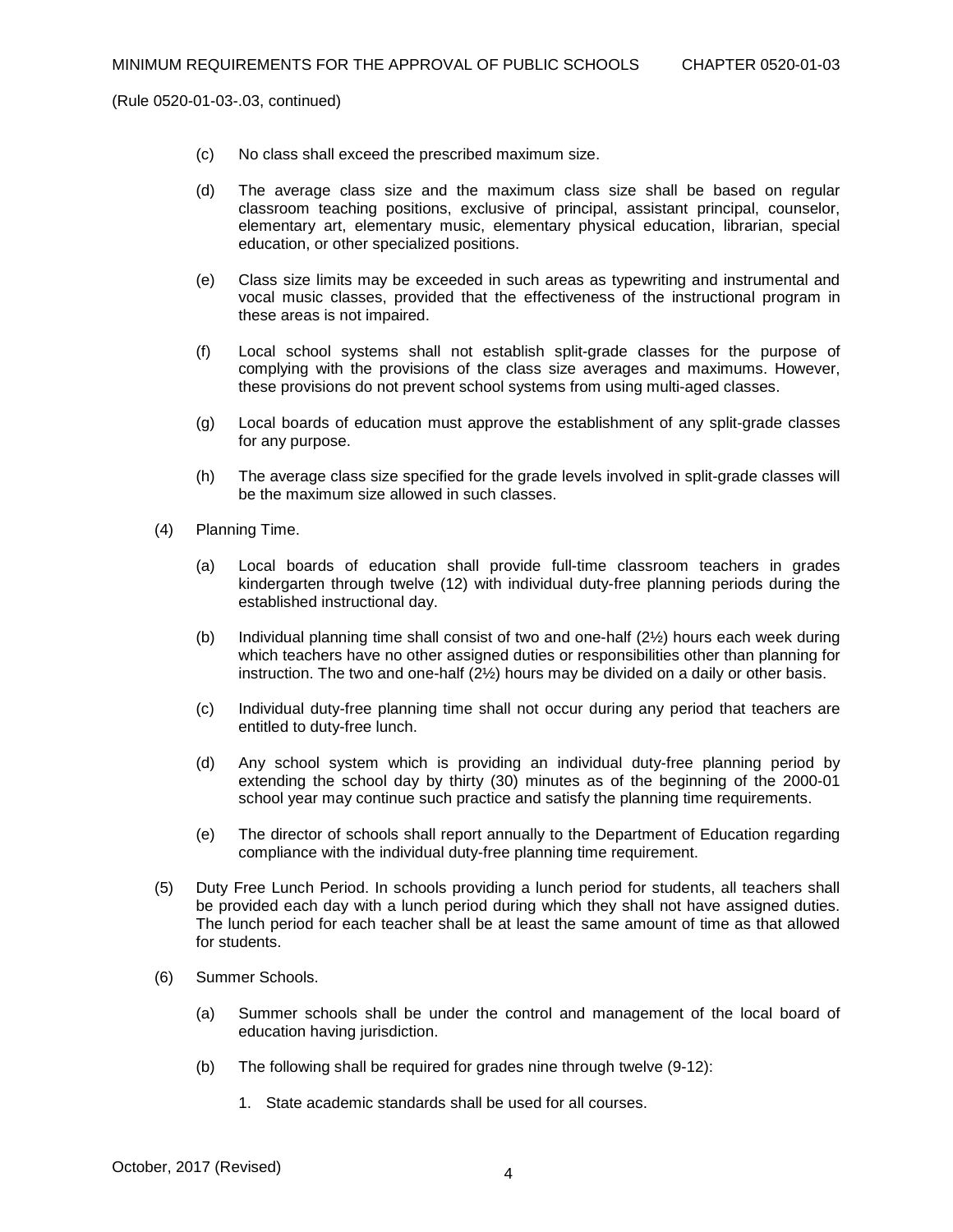- 2. Summer school teachers shall be licensed and hold endorsements in the subject areas in which they are teaching.
- 3. Any course work successfully completed in an approved summer school is fully transferable to any other approved school.
- (7) Student Evaluation in Grades Kindergarten through Grade Eight (8).
	- (a) The student evaluation program for grades kindergarten through grade eight (8) shall consist of the following:
		- 1. A criterion-referenced test will be administered in subjects and grade levels in accordance with policy of the State Board of Education.
		- 2. Based on achievement data from the benchmark years three (3), five (5), and eight (8), there shall be a research-based intervention initiated by the local education agency for students scoring below proficient in reading, language, and mathematics on the criterion referenced portion of the state achievement test. The intervention shall occur during the year following the benchmark assessment data. The Department of Education shall assist systems in the identification of effective intervention programs. Evidence of compliance with this requirement shall become a component of the school improvement plan.
		- 3. An assessment of writing in grades five (5) and eight (8).
	- (b) State mandated student testing programs shall be undertaken in accordance with procedures published by the Department of Education. Local school systems shall develop local policies regarding security of test administration, consistent with Department of Education guidelines.
	- (c) The Department of Education shall annually report to the State Board of Education the number and percentage of students scoring in the below achievement level, but have been promoted to the next grade level by school system. The data shall be disaggregated by subgroups similar to those required for federal reporting.
	- (d) LEAs shall use the Response to Instruction and Intervention (RTI²). RTI² shall include high-quality instruction and interventions tailored to student need where core instructional and intervention decisions are guided by student outcome data. Tiered interventions in the areas of reading, mathematics, and/or writing shall occur in general education depending on the needs of the student. If a student fails to respond to intensive interventions and is suspected of having a Specific Learning Disability, then the student may require special education interventions.
- (8) Admission and Enrollment of Students.
	- (a) Children entering kindergarten shall be five (5) years of age on or before August 15. However, a child does not have to enroll in school at five (5) years of age, but enrollment must occur no later than the beginning of the academic year following the child's sixth  $(6<sup>th</sup>)$  birthday.
	- (b) Any transfer student applying for admission who was legally enrolled in an approved kindergarten in another state and who will be five (5) years of age no later than December 31 of the current school year, shall be enrolled.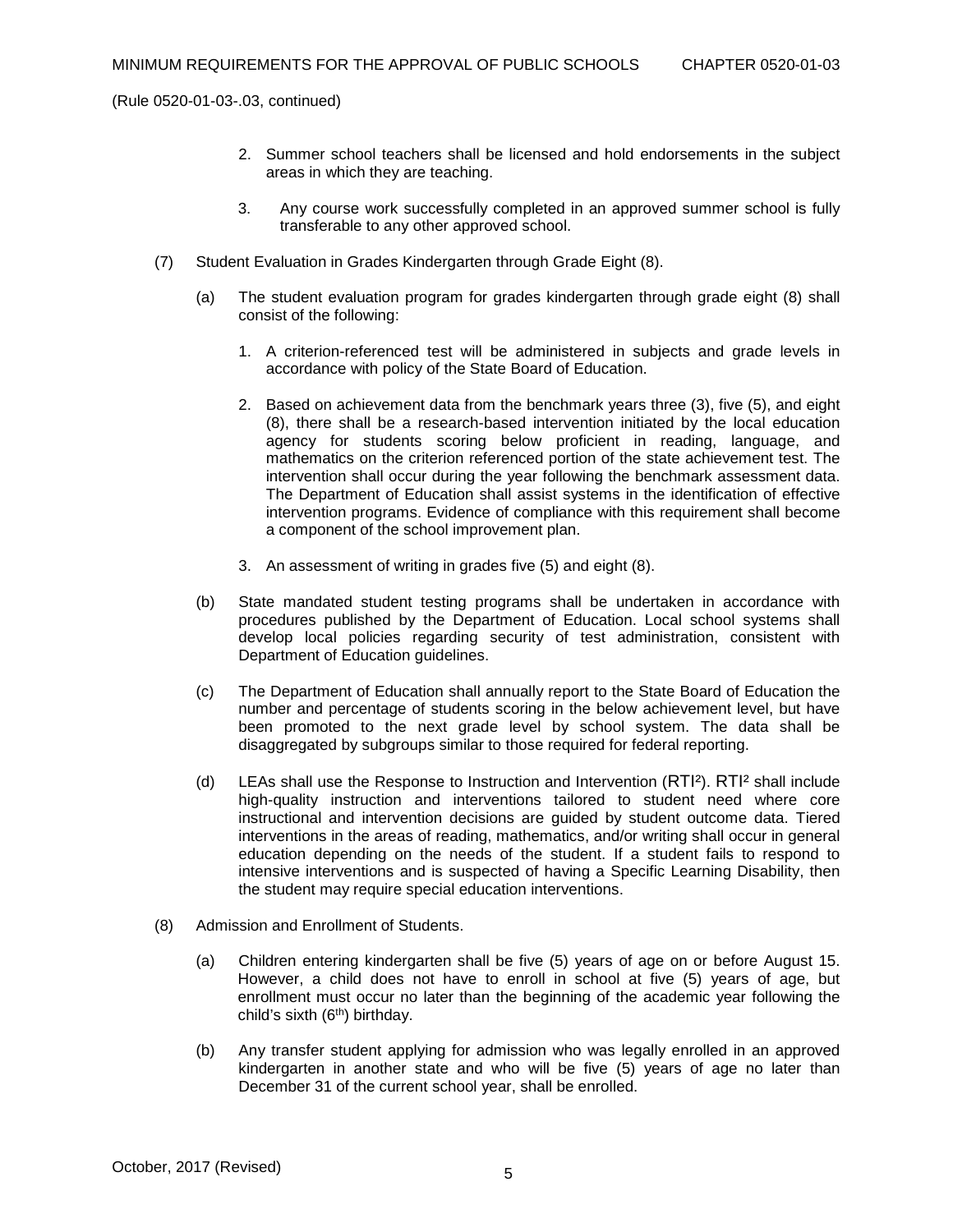- (c) A child must attend school until his/her eighteenth (18th) birthday, unless:
	- 1. He or she has received a diploma or other certificate of completion of high school;
	- 2. He or she is enrolled and making satisfactory progress in a course of instruction leading to a High School Equivalency Diploma; or
	- 3. He or she is enrolled in a home school and has reached their seventeenth  $(17<sup>th</sup>)$ birthday.
- (9) Students Transferring From One School to Another.
	- (a) Students may transfer among public schools or among Category I, II, or III private schools (see Chapter 0520-07-02), without loss of credit for completed work. The school which the student leaves must supply a properly certified transcript showing the student's record of attendance, achievement, and the units of credit earned.
	- (b) Principals shall allow credit for work transferred from other schools only when substantiated by official transcripts. Students transferring from schools that are not approved by the State Board of Education or by comparable agencies shall be allowed credit only when they have passed comprehensive written examinations approved, administered, and graded by the principal. Student scores from a recognized standardized test may substitute for the required comprehensive written examinations.
	- (c) The examination administered to students in grades one through eight (1-8) shall cover only the last grade completed.
	- (d) The examinations administered to students in grades nine through twelve (9-12) shall cover the individual subjects appearing on the official transcripts. The examination for subjects of more than one (1) unit need cover only the last unit completed. A student transferring from one school to another may count for graduation one-half  $(\frac{1}{2})$  unit of credit in courses for which a minimum of one (1) unit is required only if the course is not offered in the school to which he or she is transferring.
	- (e) The principal is authorized to transmit transcripts of a student to any school to which the student transfers or applies for admission when the records are requested by the receiving school or institution. The parent or guardian of the student will be notified that the transcript is being sent.
	- (f) Local boards of education may admit pupils from outside their respective local school systems at any time.
	- (g) Local boards of education may arrange for the transfer of students residing within their systems to other school systems by establishing agreements with other local boards of education for the admission or transfer of students from one school system to another.
	- (h) The receiving board of education may set a time before or during the school year after which it will not accept transfer students. The receiving board of education may charge the non-resident student tuition to attend.
	- (i) If a local board of education otherwise permits non-resident students to transfer into its schools, it may not discriminate against any students solely on the grounds of their race, sex, national origin or disability, nor may it charge such students a tuition over and above the usual tuition for non-disabled persons.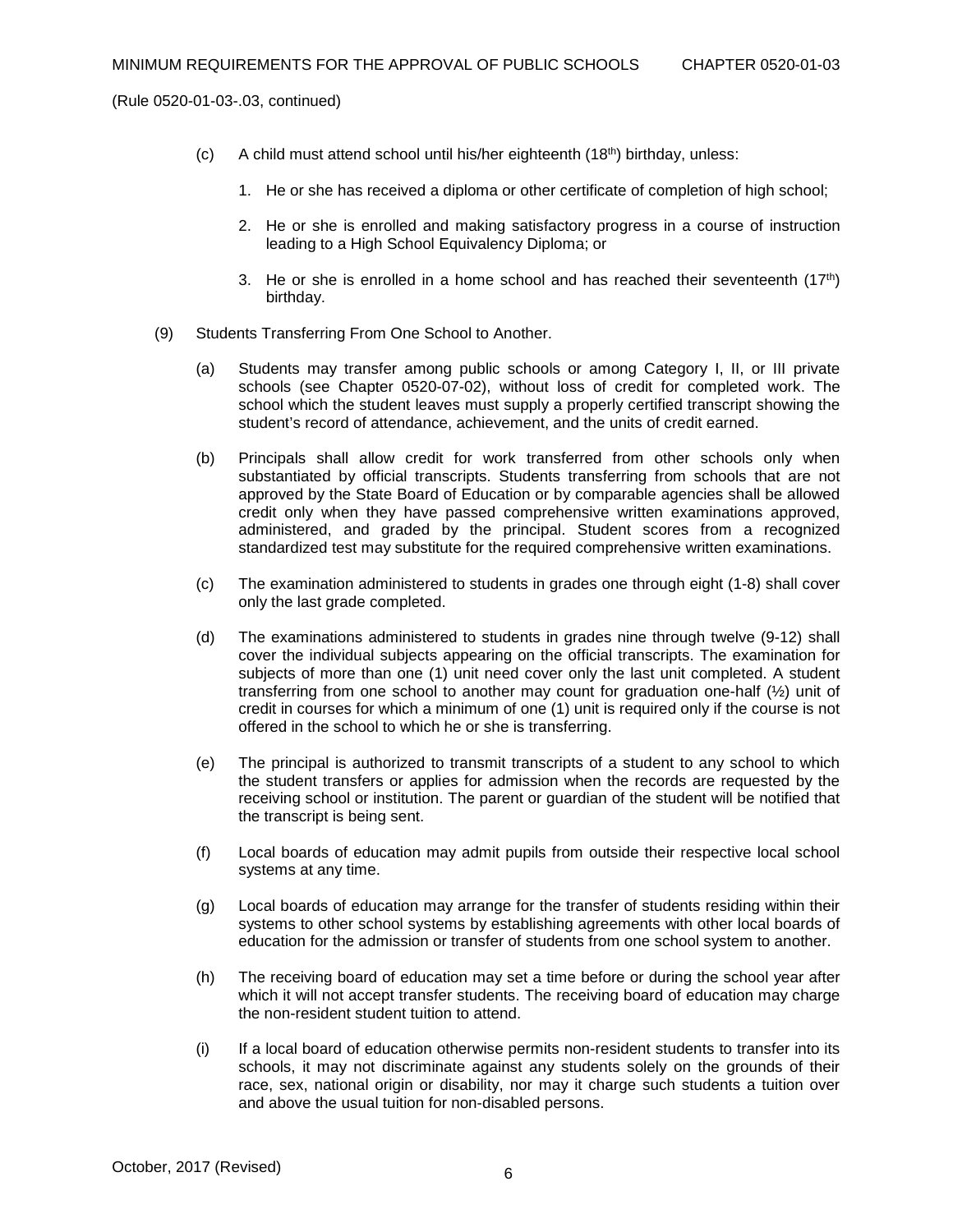- (10) Public Virtual Schools.
	- (a) Public virtual schools must comply with all applicable State Board of Education policies and rules and regulations.
	- (b) Public virtual schools shall:
		- 1. Be approved by the local board of education;
		- 2. Use technology to deliver a significant portion of instruction to its students via the Internet in a virtual or remote setting;
		- 3. Review and provide access to a sequential curriculum that meets or exceeds the curriculum standards adopted by the State Board of Education;
		- 4. Meet the equivalent of the 180 days of instruction and six and one-half (6½) hours per day per academic year pursuant to T.C.A. § 49-6-3004;
		- 5. Monitor participation and progress to ensure students meet participation requirements and make progress toward successful completion of courses;
		- 6. Administer all state tests required of public school students to students enrolled in a virtual school in a proctored environment consistent with state test administration guidelines;
		- 7. Be evaluated annually and report the extent to which the school demonstrates increases in student achievement, along with academic, fiscal, and operational performance;
		- 8. Ensure that students with special needs, including students with disabilities and limited English proficiency are not excluded from enrolling and participating, further, the public virtual school is responsible for providing the services in the student's Individualized Education Program (IEP);
		- 9. Ensure that all teachers employed to provide services to the students are endorsed in their grade or course and qualified to teach in Tennessee;
		- 10. Ensure access to instructional materials, access to technology such as a computer and printer that may be necessary for participation in the program, and access to an Internet connection used for school work; and
		- 11. Meet class size standards established by T.C.A. § 49-1-104. An individual virtual school may increase the enrollment in virtual classes by up to twenty-five percent (25%) over the class size standards established by T.C.A. § 49-1-104 if the school demonstrates student achievement growth at a level of "at expectations" or greater, as represented by the Tennessee Value-Added Assessment System (TVAAS) in the prior year.
	- (d) Public virtual schools must comply with all compulsory attendance requirements including monitoring and reporting as required in T.C.A. § 49-6-3007.
		- 1. The district establishing the public virtual school is required to report truancy to the juvenile court having jurisdiction over that student.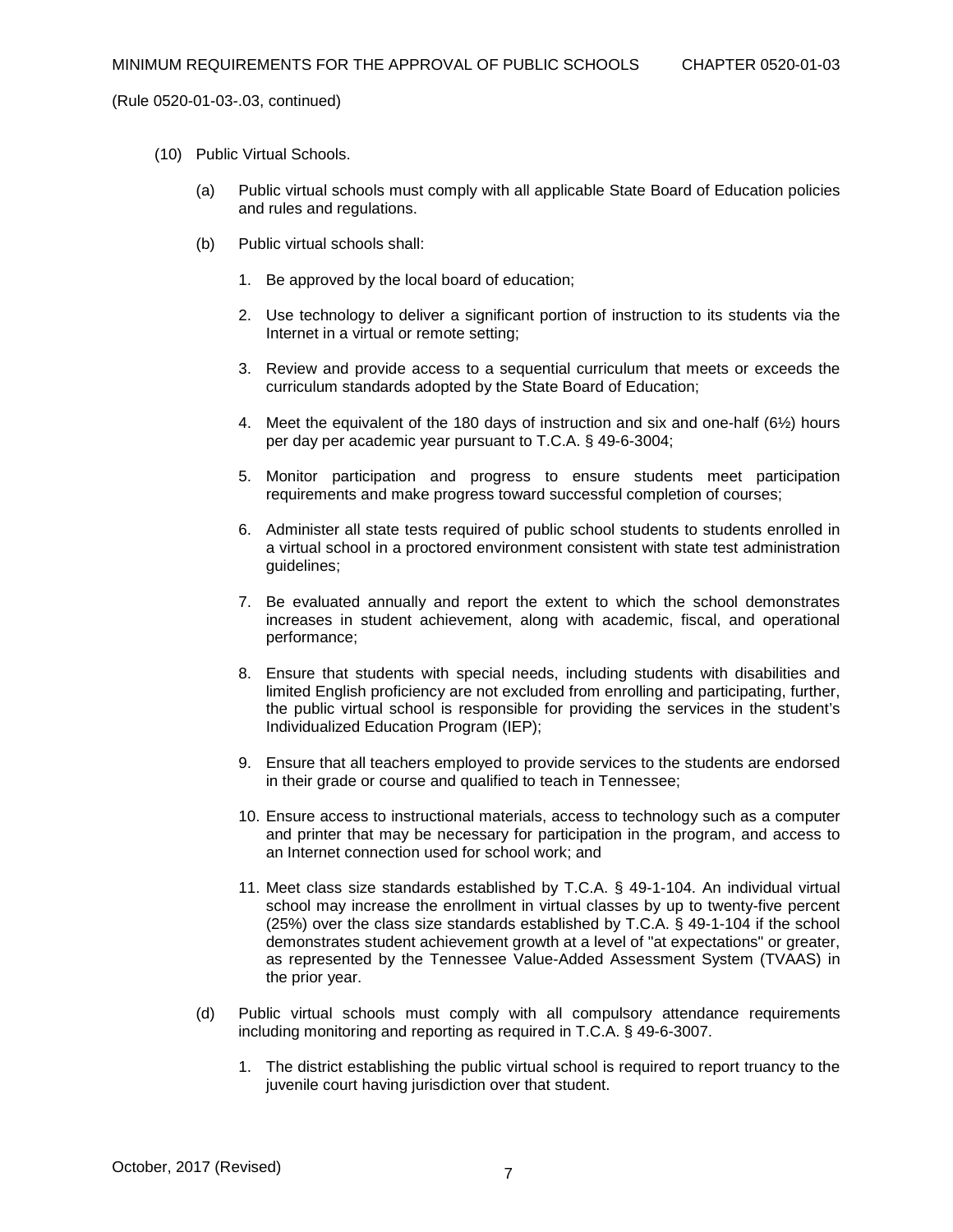- 2. On or before August 1 of each year, the public virtual school shall notify all LEAs of the enrollment of students residing within the LEA's jurisdiction. LEAs shall be notified within two (2) weeks when changes occur relative to students residing within the LEA's jurisdiction.
- 3. Once a non-resident student has been accepted and enrolled in a public virtual school, it shall be the responsibility of the LEA that has established the public virtual school to maintain enrollment of that student until such a time as the student is withdrawn by the parent or guardian. If the student is withdrawn by the parent or guardian, the public virtual school shall send transcripts and other student records to the receiving school in a timely manner.
- (11) Records and Reports.
	- (a) A cumulative record provided to teachers by local school systems shall be kept up to date for each student, kindergarten through grade twelve (12), and shall remain as local school property.
	- (b) Each school shall provide for the storage and safekeeping of all records and reports.
	- (c) The maintenance, use, dissemination and confidentiality of information in school records and reports shall be governed by written policies of the local board of education.
- (12) School Fees.
	- (a) No fees or tuitions shall be required of any student as a condition of attending public schools or using its equipment while receiving educational training. All school fees must be authorized by the local board of education. Local board policy will determine activities during the school day and supplies that are required for participation in courses offered for credit or grade for which the board authorizes the requesting of fees.
	- (b) The following school fees may be requested from but not required of any student, regardless of financial status (including eligibility for free or reduced price lunch):
		- 1. Fees for activities that occur during regular school hours (the required 180 instructional days), including field trips, any portion of which fall within the school day; or for activities outside regular school hours if required for credit or grade;
		- 2. Fees for activities and supplies required to participate in all courses offered for credit or grade, including interscholastic athletics and marching band if taken for credit in accordance with local board policies; and
		- 3. Refundable security deposits collected by a school for use of school property for courses offered for credit or grade, including interscholastic athletics and marching band if taken for credit in accordance with local board policies.
	- (c) LEAs shall establish a process by which to waive the following school fees for students eligible for free or reduced price school lunches:
		- 1. Fees or tuition applicable to courses taken for credit or grade during the summer by a student; except that non-resident students regularly enrolled in another school system may be required to pay fees or tuition for such summer courses; and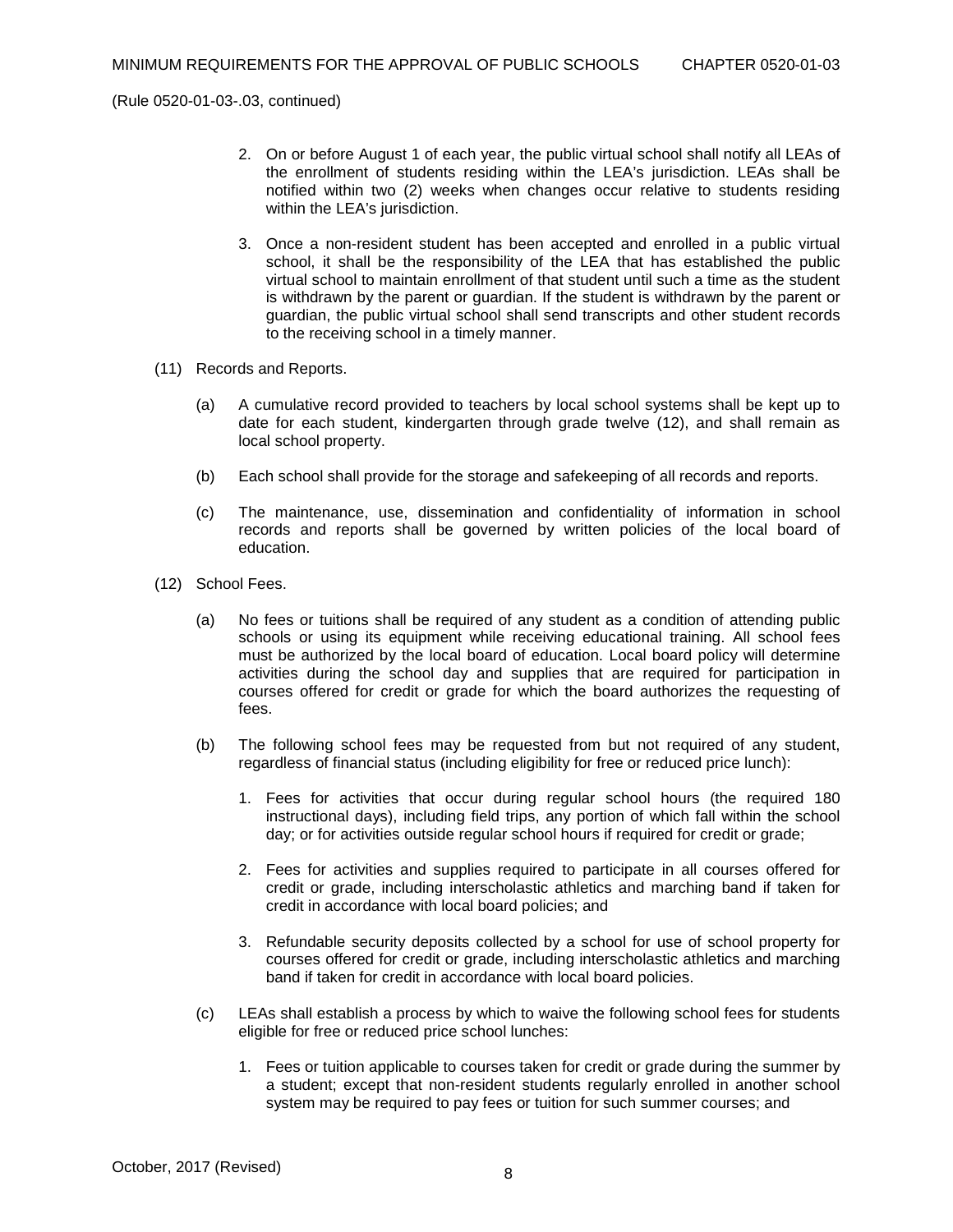- 2. Fees required for graduation ceremonies.
- (d) Fee waiver process for students eligible for free or reduced price lunch. At the beginning of the school year, at the time of enrollment, and/or at the time of requesting school fees, all students and their parents or legal guardians shall be given clear and prominent written notice of authorized fees that may be requested, and notice of the fee waiver process.
	- 1. The parent or legal guardian of a student shall be given the opportunity to pay all or any portion of the school fee if they desire. However, if the parent chooses not to pay a fee, the child may not be prevented from participating in the activity or course for which the fee is being requested.
	- 2. Local education agencies shall provide written notice to parents or legal guardians of approval or denial of requests for fee waivers. Any denial shall contain the specific grounds for denial and shall afford the parent or legal guardian the opportunity for a personal meeting with the appropriate school personnel to discuss the validity of the denial.
	- 3. Local education agencies shall keep copies of any forms, notices and/or instructions used by schools in the waiver of fees and shall keep records of any denials, appeals of denials, and resolution of such appeals.
- (e) LEAs are authorized to require payment of the following fees by all affected students:
	- 1. Fines imposed on all students for late-returned library books; parking or other traffic fines imposed for abuse of parking privileges on school property; or reasonable charges for lost or destroyed textbooks, library books, workbooks or any other property of the school;
	- 2. Debts incurred pursuant to section (14) of this rule, Withholding of Student Grades for Debts Owed to the School;
	- 3. Refundable security deposits collected by a school for use of school property for participation in extracurricular activities;
	- 4. Costs for extracurricular activities occurring outside the regular school day including sports, optional trips, clubs or social events; and
	- 5. Non-resident tuition charged of all students attending a school system other than the one serving their place of residence.
- (13) Withholding of Student Grades for Debts Owed to the School.
	- (a) Local education agencies are authorized to withhold all grade cards, diplomas, certificates of progress or transcripts of a student who has taken property that belongs to a local education agency, or has incurred a debt to a school, until such student makes restitution in full. Unpaid school fees, as defined above, may not be considered debts owed to the school.
	- (b) No student shall be sanctioned under the provisions of this rule when the student is deemed to be without fault for the debt owed to the local education agency or the school.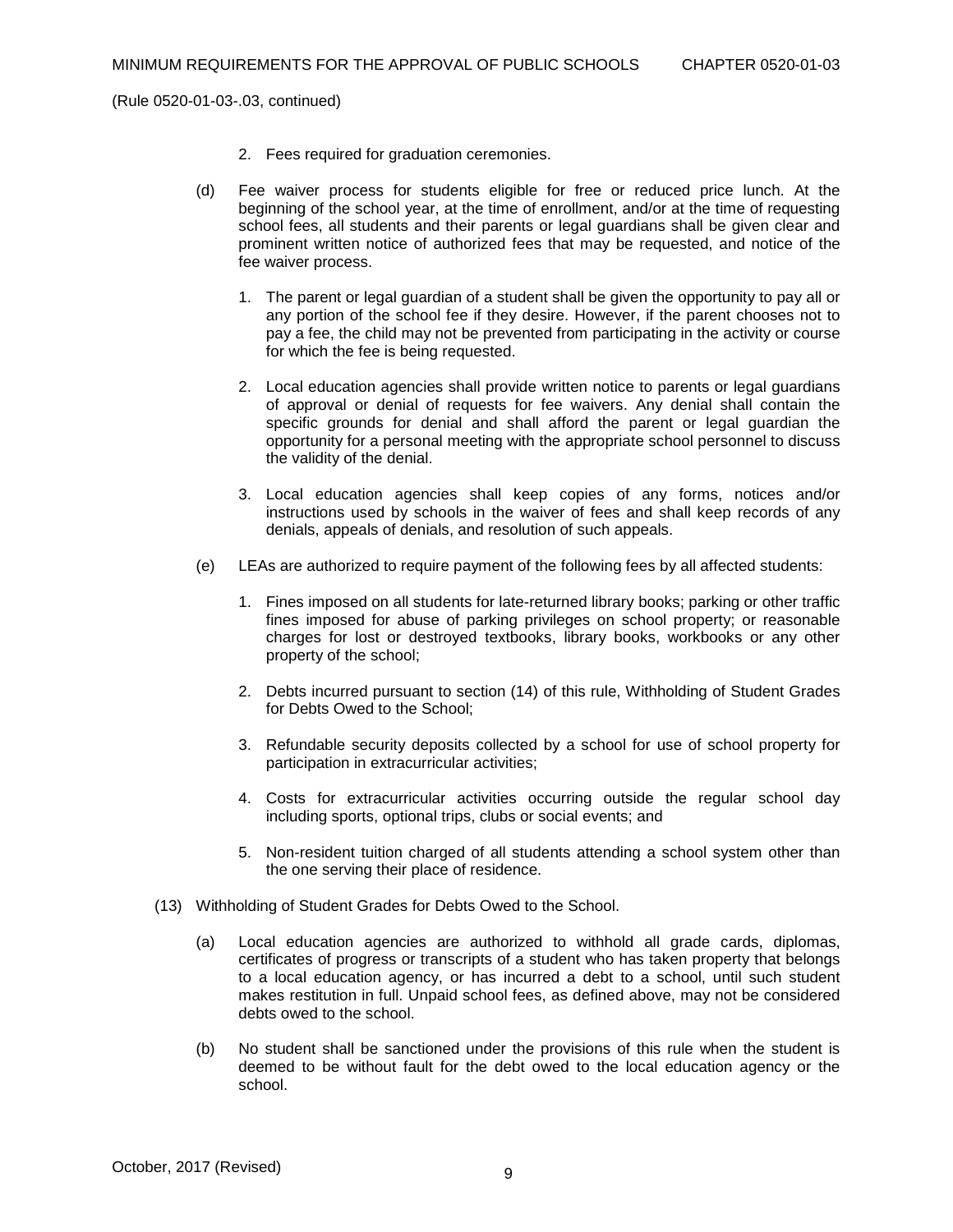- (c) Nothing in this subparagraph authorizes any local education agency to limit the rights of parents to have access to their children's educational records pursuant to the Family Educational Rights and Privacy Act.
- (d) Local education agencies shall afford the student and/or the student's parent the opportunity to appear and be heard if such student and/or the parent disputes the debt, the amount of the debt, or the application of sanctions.
- (14) School Board, District School Improvement Planning.
	- (a) School Board Improvement Plan. Each local board of education shall develop, maintain, and implement a long-range strategic plan that addresses at least a five (5) year period of time. The plan shall be updated every two (2) years and include a mission statement, goals, objectives and strategies, and address the State Board of Education master plan.
	- (b) District and School Improvement Plan. Each local board of education shall have each school under its jurisdiction develop, maintain, and implement a school improvement plan. The plan shall be updated every two (2) years and include areas such as curriculum, instruction, professional development, and community partnerships, and address the long-range strategic plan of the local board of education.
- (15) Multi-Hazard Emergency Operations Plans.
	- (a) Each local school system shall have a multi-hazard emergency operations plan to include, but not be limited to, fire, tornado, earthquake, flood, bomb threat, and armed intrusion.
	- (b) Each school shall practice emergency safety procedures.
	- (c) Each local education agency having jurisdiction that lies entirely or partially within 100 miles of the New Madrid Fault Line shall implement earthquake preparedness drills in each of the schools administered by such local education agency. The Guidebook for Developing a School Earthquake Safety Program published by the Federal Emergency Management Agency shall serve as the model plan for local education agencies to consider when adopting plans for earthquake preparedness drills. Affected local education agencies shall review and consider the entire guidebook to assure that their schools provide the optimal safety conditions for their students.
	- (d) Each school administered by a local education agency having jurisdiction that lies entirely or partially within 100 miles of the New Madrid Fault Line shall conduct at least two earthquake preparedness drills every school year. A record of the earthquake preparedness drills, including the time and date, shall be kept in the respective schools and shall be made available upon request by the Department of Education.
	- (e) Each school that utilizes a two-way communication system shall ensure teaches and other personnel are properly and adequately trained on the use of the system.
	- (f) Alternate schools must maintain a two-way communication system.

*Authority: T.C.A. §§ 49-1-302, 49-1-302(a)(2) and (13), 49-2-110, 49-2-114, 49-6-101, 49-6-201, 49-6- 3001(c) and (c)(1), 49-6-3003, 49-6-3005(a) and (a)(4), 49-6-3104, 49-6-3105, 49-6-6201, and Sections 30, 78 through 80, and 88 of Chapter 535 of the Public Acts of 1992. Administrative History: Original rule certified June 10, 1974. Amendment filed February 28, 1978; effective March 30, 1978. Amendment filed April 14, 1980; effective May 28, 1980. Amendment filed July 19, 1982; effective October 13, 1982.*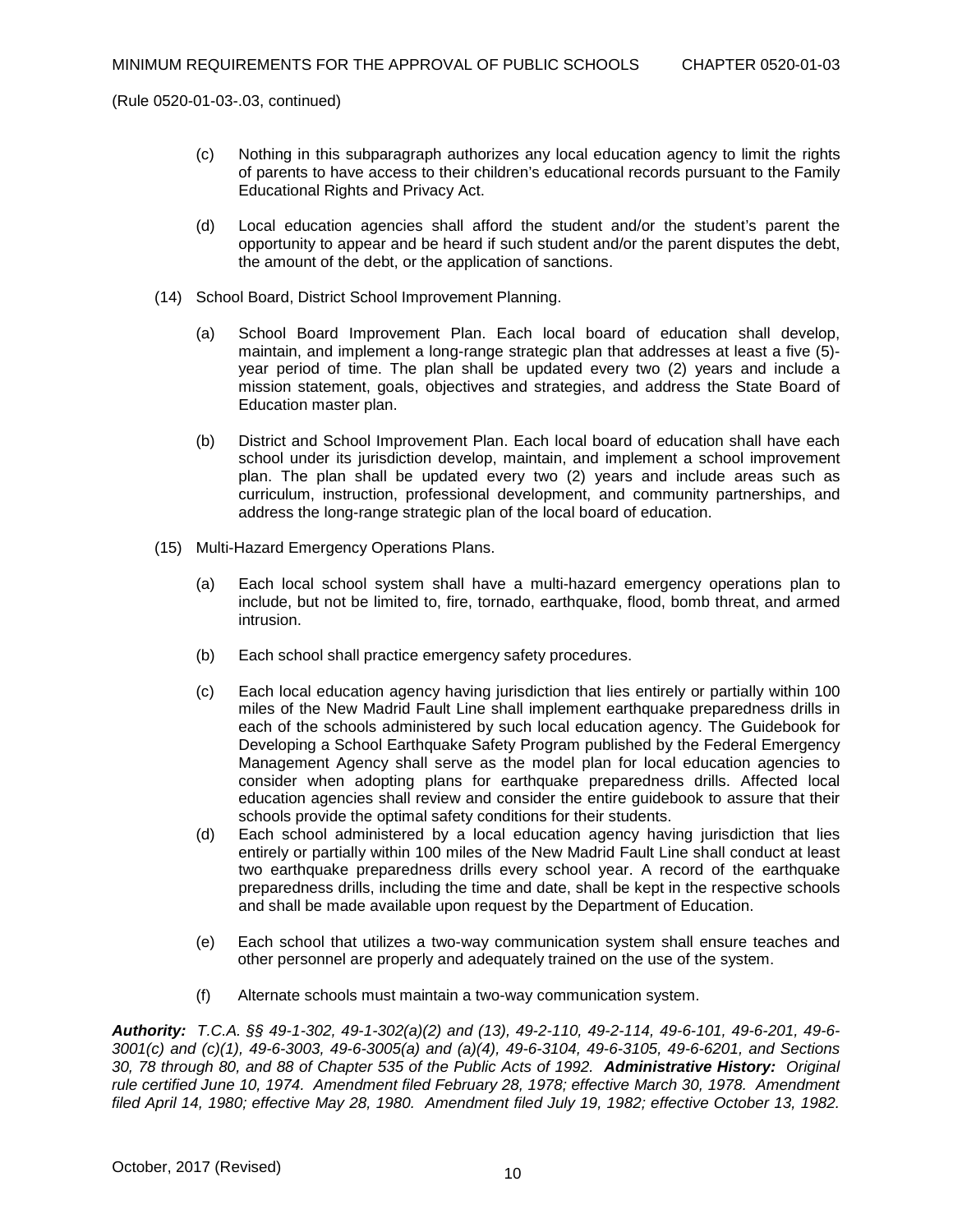*Repeal and new rule filed April 18, 1983; effective May 18, 1983. Amendment filed June 10, 1983; effective September 14, 1983. Amendment filed June 27, 1984; effective July 27, 1984. Amendment filed June 28, 1984; effective July 28, 1984. Amendment filed May 28, 1986; effective June 27, 1986. Repeal and new rule filed March 16, 1992; effective June 29, 1992. Amendment filed July 21, 1992; effective October 28, 1992. Amendment filed September 1, 1992; effective December 29, 1992. Amendment filed October 11, 1995; effective February 28, 1996. Amendment filed April 29, 1996; effective August 28, 1996. Amendment filed May 31, 1996; effective September 27, 1996. Amendment filed May 28, 1999; effective September 28, 1999. Amendment filed August 31, 2001; effective December 28, 2001. Amendment filed March 28, 2002; effective July 29, 2002. Amendment filed June 30, 2003; effective October 28, 2003. Amendment filed March 1, 2005; effective July 29, 2005. Amendment filed September 6, 2007; effective January 28, 2008. Amendment filed April 30, 2009; effective August 28, 2009. Amendment filed October 20, 2009; effective March 31, 2010. Amendment filed March 25, 2010; effective August 29, 2010. Amendment filed December 19, 2012; effective May 30, 2012. Amendments filed March 21, 2012; effective August 29, 2012. Amendment filed February 6, 2013; effective July 29, 2013. Amendment to rule 0520-01-03-.03 (4) filed May 22, 2015; effective August 20, 2015.*

### **0520-01-03-.04 REPEALED.**

*Authority: T.C.A. §§ 49-1-302, 49-5-5103, and 49-5-5202. Administrative History: Original rule certified June 10, 1974. Amendment filed June 30, 1975; effective July 30, 1975. Amendment filed July 15, 1976; effective August 16, 1976. Amendment filed February 28, 1978; effective March 30, 1978. Amendment filed January 9, 1979; effective February 23, 1979. Amendment filed October 15, 1979; effective January 9, 1980. Amendment filed April 14, 1980; effective May 28, 1980. Amendment filed November 13, 1981; effective December 28, 1981. Amendment filed June 24, 1984; effective July 27, 1984. Amendment filed June 28, 1984; effective July 28, 1984. Amendment filed June 28, 1984; effective September 11, 1984. Amendment filed August 20, 1984; effective November 13, 1984. Amendment filed January 31, 1985; effective April 16, 1985. Amendment filed June 24, 1985; effective September 13, 1985. Amendment filed September 30, 1985; effective December 14, 1985. Amendment filed December 31, 1985; effective March 17, 1986. Amendment filed May 28, 1986; effective June 27, 1986. Amendment filed July 10, 1986; effective October 29, 1986. Amendment filed October 29, 1986; effective December 13, 1986. Amendment filed October, 15, 1986; effective January 27, 1987. Amendment filed April 24, 1987; effective June 8, 1987. Amendment filed April 18, 1988; effective July 27, 1988. Amendment filed May 13, 1988; effective August 29, 1988. Amendment filed November 22, 1988; effective February 28, 1989. Amendment filed October 31, 1989; effective January 29, 1990. Amendment filed October 12, 1990; effective January 29, 1991. Repeal and new rule filed March 16, 1992; effective June 29, 1992. Repealed October 14, 2016.* 

#### **0520-01-03-.05 STATE ACADEMIC STANDARDS.**

- (1) Academic Standards.
	- (a) The State Board of Education shall adopt academic standards for each subject area, grades kindergarten through twelve (12). The standards shall specify learning expectations and include performance indicators. The approved standards shall be the basis for planning instructional programs in each local school system.
	- (b) Adopted textbooks shall be aligned with state academic standards.
	- (c) Instruction in grades kindergarten through twelve (12) in issues of current concern such as character education, environmental education, economic education, career education, family life education, substance use and abuse, AIDS education, sexual abuse prevention, cardiopulmonary resuscitation, and safety shall be incorporated in appropriate subject areas and grade levels.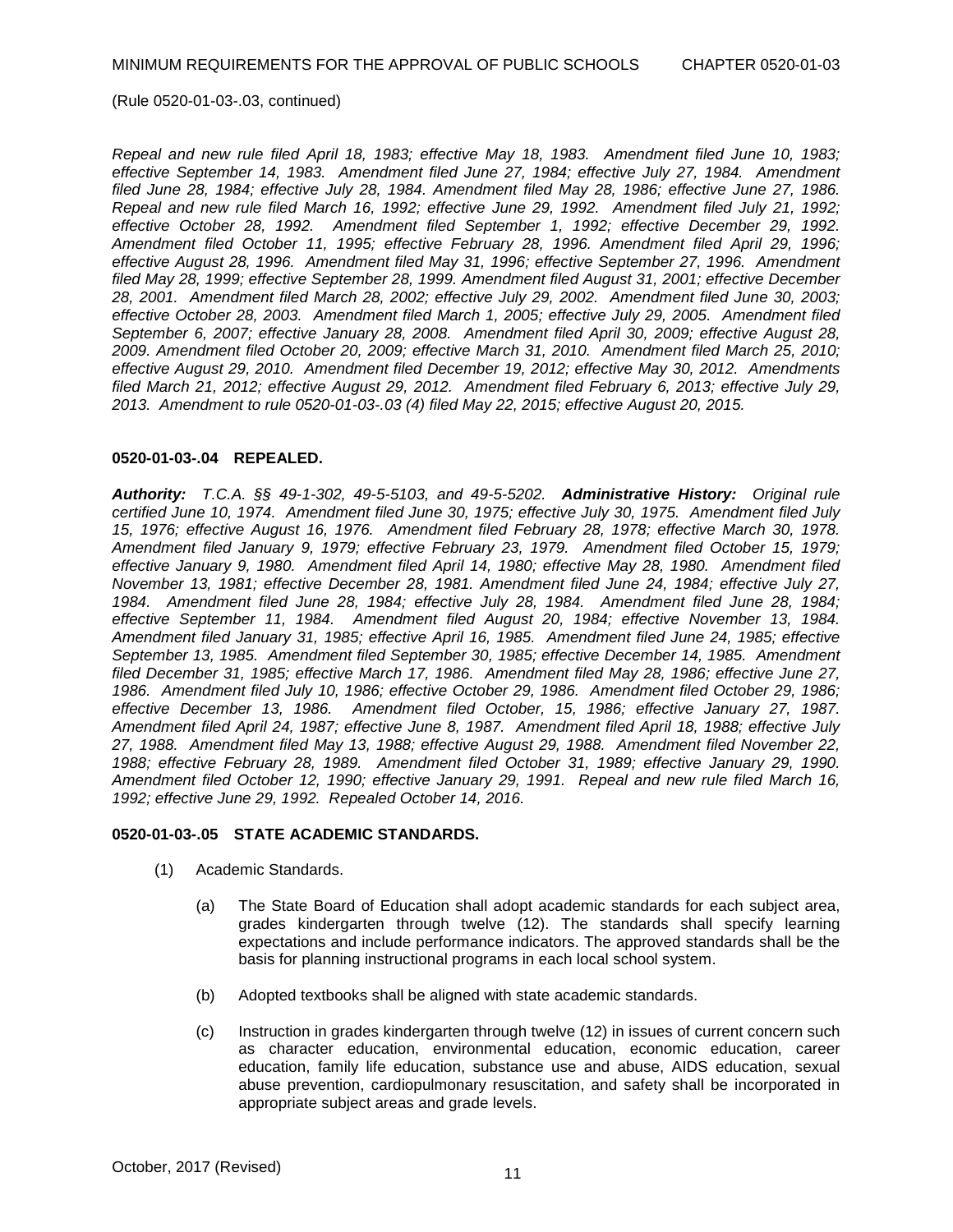- (2) Experimental Projects and Special Courses.
	- (a) Local school systems may offer special courses not listed in 0520-01-03-.06 that have been approved by the Department of Education. Each course must be approved in advance each year by the Department of Education. Each special course approved by the Department shall be recommended to that state board for an approval period of three (3) or six (6) years.
- (3) Grading and Promotion.
	- (a) Each school shall evaluate and report in writing to the parent(s) or legal guardian(s) each student's progress in each subject, at least every nine (9) weeks, in accordance with the school system's evaluation plan. A parent or legal guardian will sign or otherwise acknowledge the report and return it to the teacher. Local school systems may choose not to require parental acknowledgement of the grade report for students in grades seven through twelve (7-12). If parental acknowledgement is not required, schools must publish annually the dates and method of reporting student progress and must provide ample opportunities for parents to notify the school of any concerns.
	- (b) Local school systems shall develop and implement grading, promotion, and retention policies for grades kindergarten through eight (K-8). The policies shall be communicated annually to students and parents.
	- (c) Local school systems shall use the state board adopted uniform grading system for students enrolled in grades nine through twelve (9-12) for reporting student grades for the determination of eligibility for HOPE scholarships.
- (4) Reserved.

*Authority: T.C.A. §§ 37-1-603, 49-1-204, 49-1-302, 49-1-304, 49-1-404, 49-6-101, 49-6-209(d), 49-6- 407, 49-6-1003, 49-6-1005, 49-6-1006, 49-6-1007, 49-6-1008, 49-6-1202, 49-6-1203, 49-6-1204, 49-6- 1205, 49-6-1302, 49-6-2202, 49-6-2203, and 49-6-3001(c)(3)(A). Administrative History: Original rule certified June 10, 1974. Amendment filed June 30, 1975; effective July 30, 1975. Amendment filed July 15, 1976; effective August 16, 1976. Amendment filed October 3, 1985; effective January 14, 1986. Amendment filed January 17, 1986; effective April 15, 1986. Amendment filed May 28, 1986; effective June 27, 1986. Amendment filed August 26, 1986; effective November 29, 1986. Repeal and new rule filed March 16, 1992; effective June 29, 1992. Amendment filed April 28, 1992; effective July 29, 1992. Amendment filed September 1, 1992; effective December 29, 1992. Amendment filed January 21, 1994; effective May 31, 1994. Amendment filed April 29, 1996; effective August 28, 1996. Amendment filed January 14, 1997; effective May 30, 1997. Amendment filed April 27, 1998; effective August 28, 1998. Amendment filed July 13, 1998; effective November 27, 1998. Amendment filed November 18, 1999; effective March 30, 1999. Amendment filed April 28, 2000; effective August 28, 2000. Amendment filed October 31, 2002; effective February 28, 2003. Amendment filed March 31, 2003; effective July 29, 2003. Amendment filed June 30, 2003; effective October 28, 2003. Amendment filed June 30, 2005; effective October 28, 2005. Amendments filed December 28, 2005; effective April 28, 2006. Amendments filed September 6, 2013; effective February 28, 2014. Amendment filed April 6, 2015; effective July 5, 2015.*

#### **0520-01-03-.06 GRADUATION.**

(1) Graduation Requirements - All students will have access to a rigorous education that will prepare them for success in postsecondary and the workforce. All coursework should be aligned to the Tennessee Academic Standards for that subject and course.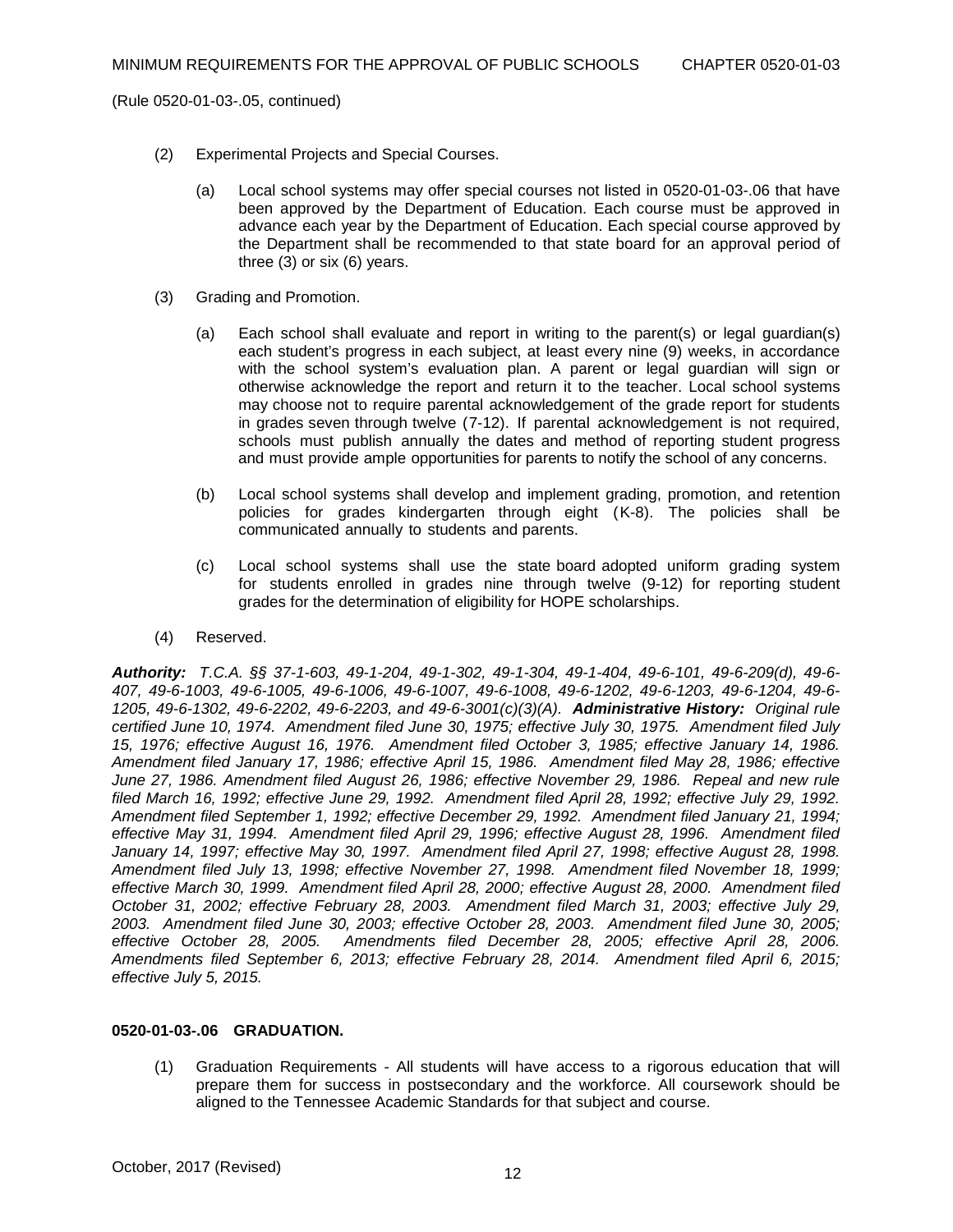- (a) High School Diploma.
	- 1. The following twenty-two (22) credits shall be required for graduation:

| English language arts                  | 4 credits   |
|----------------------------------------|-------------|
| <b>Mathematics</b>                     | 4 credits   |
| Science                                | 3 credits   |
| <b>Social Studies</b>                  | 3 credits   |
| <b>Physical Education and Wellness</b> | 1.5 credits |
| <b>Personal Finance</b>                | 0.5 credit  |
| <b>Elective Focus</b>                  | 3 credits   |
| Foreign Language                       | 2 credits   |
| Fine Arts                              | 1 credit    |

- 2. To earn a regular high school diploma, students must (1) earn the prescribed twenty-two (22)-credit minimum, (2) complete the ACT, SAT, or other eleventh  $(11<sup>th</sup>)$  grade assessment as determined by the commissioner of education, and  $(3)$ have a satisfactory record of attendance and discipline.
- 3. Students with disabilities will be included in regular classes to the degree possible and with appropriate support and accommodations. To earn a regular high school diploma, students with disabilities must earn the prescribed twenty-two (22)-credit minimum.
- 4. A special education diploma may be awarded at the end of their fourth  $(4<sup>th</sup>)$  year of high school to students with disabilities who have (1) not met the requirements for a regular high school diploma, (2) have satisfactorily completed an IEP, and (3) have satisfactory records of attendance and conduct. Students who obtain the special education diploma may continue to work toward a regular high school diploma through the end of the school year in which they turn twenty-two (22) years old.
- 5. An occupational diploma may be awarded at the end of their fourth  $(4<sup>th</sup>)$  year of high school to students with disabilities who (1) have not met the requirements for a regular high school diploma, (2) have satisfactorily completed an IEP, (3) have satisfactory records of attendance and conduct, (4) have completed the occupational diploma Skills, Knowledge, and Experience Mastery Assessment (SKEMA) created by the Department of Education, and (5) have completed two (2) years of paid or non-paid work experience. The determination that an occupational diploma is the goal for a student with a disability will be made at the conclusion of the student's tenth  $(10<sup>th</sup>)$  grade year or two  $(2)$  academic years prior to the expected graduation date. Students who obtain the occupational diploma may continue to work toward the high school diploma through the end of the school year in which they turn twenty-two (22) years old.
- 6. An alternate academic diploma may be awarded to students with significant cognitive disabilities at the end of their fourth (4th) year of high school who have: (1) participated in the high school alternate assessments, (2) earned the prescribed twenty-two (22) credit minimum, (3) received special education services or supports and made satisfactory progress on an IEP, (4) have satisfactory records of attendance and conduct, and (5) have completed a transition assessment(s) that measures, at a minimum, preparedness for postsecondary education and training; employment; independent living; and community involvement. The required credits may be earned either through the state-approved standards or through alternate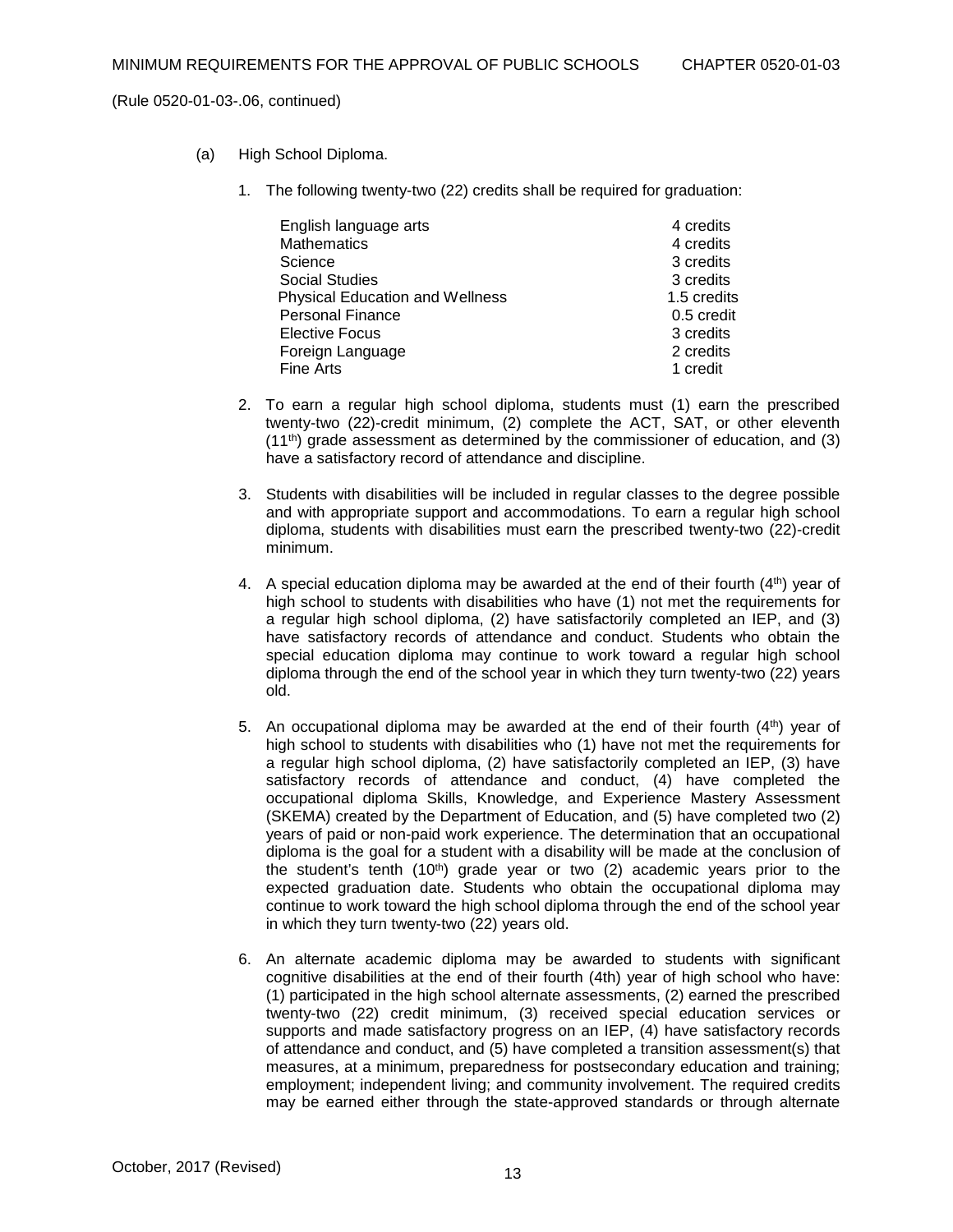academic diploma modified course requirements approved by the State Board. A student who earns an alternate academic diploma shall continue to be eligible for special education services under IDEA until he or she receives a regular high school diploma or through the school year in which the student turns twenty-two (22).

- 7. All full-time students in grades nine through twelve (9-12) shall be enrolled each semester in subjects that produce a minimum of five (5) units of credit for graduation per year. Students with hardships and gifted students may appeal this requirement to the Director of Schools and then to the local board of education.
- 8. Students must complete four (4) credits of English, including English I, English II, English III, and English IV.
- 9. Students must complete four (4) credits of mathematics including Algebra I and II, Geometry or the equivalent Integrated Math I, II, and III, and another mathematics course beyond Algebra I or Integrated Math I. Students must be enrolled in a mathematics course each school year. Students who complete any of the required math credits prior to the ninth (9<sup>th</sup>) grade may receive graduation credit for that coursework; however, those students are still required to enroll in math during each high school year.
- 10. Students with a qualifying disability who have deficits in mathematics as documented in the individualized education program (IEP) shall be required to achieve at least Algebra I and Geometry (or the equivalent Integrated Math I and Integrated Math II). The required number of credits in math will be achieved through strategies such as, but not limited to, increased time, appropriate methodologies, and accommodations as determined by the IEP team.
- 11. Students must complete three (3) credits of Science. Students must complete Biology, Chemistry or Physics, and a third lab science. Students with a qualifying disability as documented in the IEP shall be required to achieve at least Biology I and two (2) other lab science credits. The required number of credits in science will be achieved through strategies such as, but not limited to, increased time, appropriate methodologies, and accommodations as determined by the IEP team.
- 12. Students must complete three (3) credits of Social Studies. The content of the social studies courses will be consistent with Tennessee Academic Standards and with admissions requirements of Tennessee public institutions of higher education. Required courses include United States History and Geography, World History and Geography, Economics, and United States Government and Civics.
- 13. Students must complete one-half (½) credit in Personal Finance. Three (3) years of JROTC may be substituted for one-half (½) credit of Personal Finance if the JROTC instructor attends the Personal Finance training.
- 14. Students must complete one (1) credit in wellness. The wellness courses will integrate concepts from health, physical fitness, and wellness and may be taught by a team of teachers from one (1) or more teaching areas, including health, physical education, family and nutrition sciences, and health sciences education. Participation in marching band and interscholastic athletics may not be substituted for this aspect of the graduation requirements. Credit earned in two (2) years of JROTC may be substituted provided the local system has complied with requirements of the State Board of Education.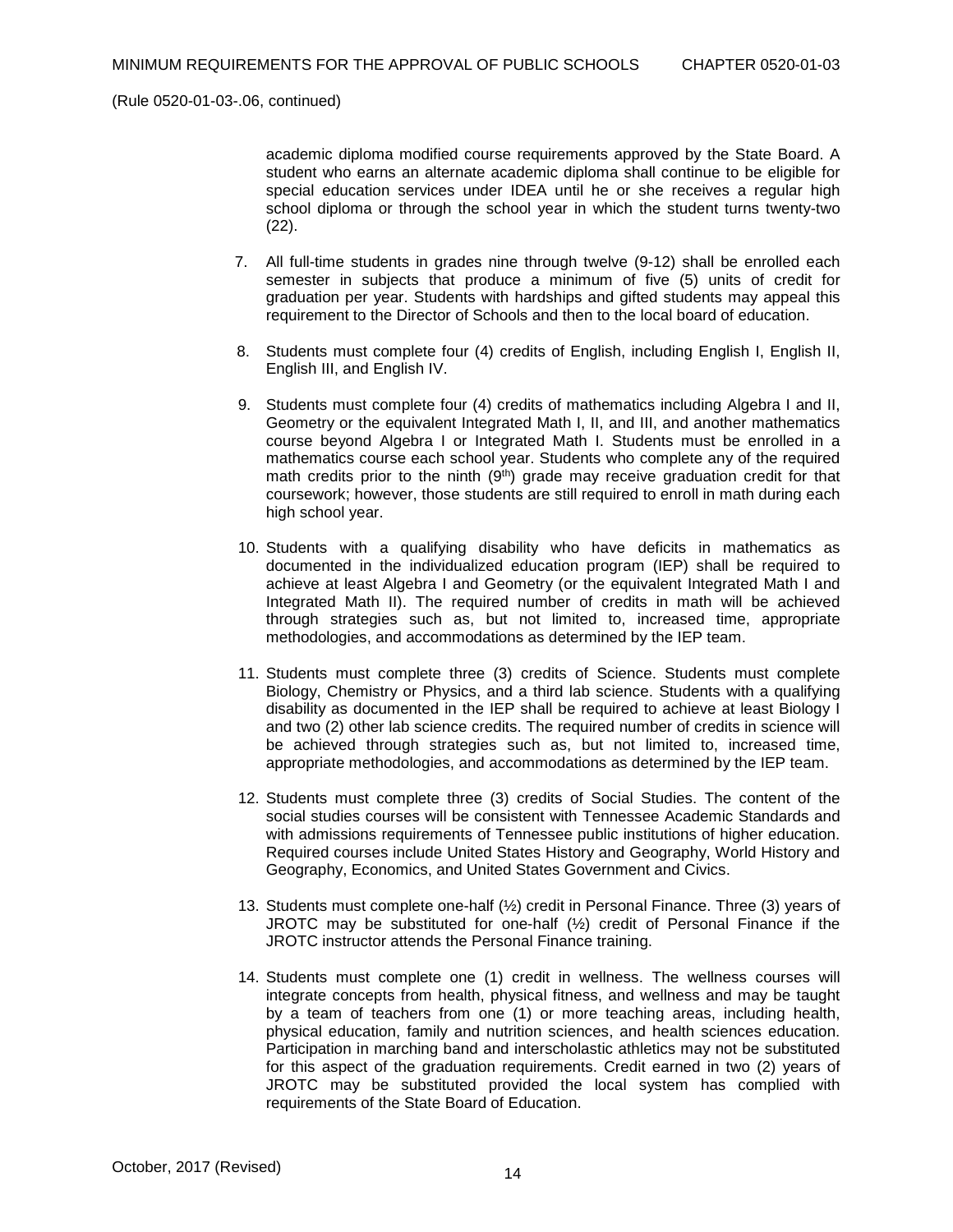Credit for basic training may be substituted, upon the choice of the student, for the required credit in lifetime wellness and credit in one (1) elective course or for credit in two (2) elective courses.

- 15. Students must complete one-half (½) credit in physical education. This requirement may be met by substituting a documented and equivalent time of physical activity in marching band, JROTC, cheerleading, interscholastic athletics, school sponsored intramural athletics, and other areas approved by the local board of education.
- 16. Students must complete two (2) credits of the same Foreign Language. The credit requirement for foreign language may be waived by the local school district for students, under certain circumstances, to expand and enhance the elective focus.
- 17. Students must complete one (1) credit in Fine Arts. The credit requirement for fine arts may be waived by the local school district for students, under certain circumstances, to expand and enhance the elective focus.
- 18. Students must complete three (3) credits in an elective focus. All students will pursue a focused program of study designed to prepare them for the workforce and postsecondary study. The elective focus may be CTE, science and math, humanities, fine arts, AP/IB, or other areas approved by the local board of education. Students completing a CTE elective focus must complete three (3) credits in the same CTE career cluster or state-approved program of study.
- 19. Every candidate for graduation must have received a full year of computer education at some point during the candidate's educational career pursuant to T.C.A. § 49-6-1010.
- (b) Examinations.
	- 1. End of Course examinations will be given in English I, English II, English III, Algebra I, Geometry, Algebra II, Integrated Math I, Integrated Math II, Integrated Math III, U.S. History, Biology I, Chemistry, and Physics, upon development. Students are not required to pass any one (1) examination, but instead students must achieve a passing score for the course in accordance with the State Board of Education's Uniform Grading Policy.
	- 2. The Department of Education shall provide raw score data from the End of Course (EOC) examinations to each local education agency (LEA) for the purpose of including student scores on the EOC examinations into a student's final grade for the course. The weight of the EOC examination on the student's final average shall be ten percent (10%) in the 2016-2017 school year, fifteen percent (15%) in the 2017-2018 school year; and shall be determined by the LEA from a range of not less than fifteen percent (15%) and not more than twenty-five percent (25%) in the 2018-2019 school year and thereafter.

Each LEA must establish a local board policy that details the methodology used and the required weighting for incorporating students' scores on EOC examinations into final report card grades.

Results of individual student performance from all administered EOC examinations will be provided to LEAS in time to facilitate the inclusion of these results as part of the students' grade. If an LEA does not receive its students' EOC examination scores at least (5) instructional days before the scheduled end of the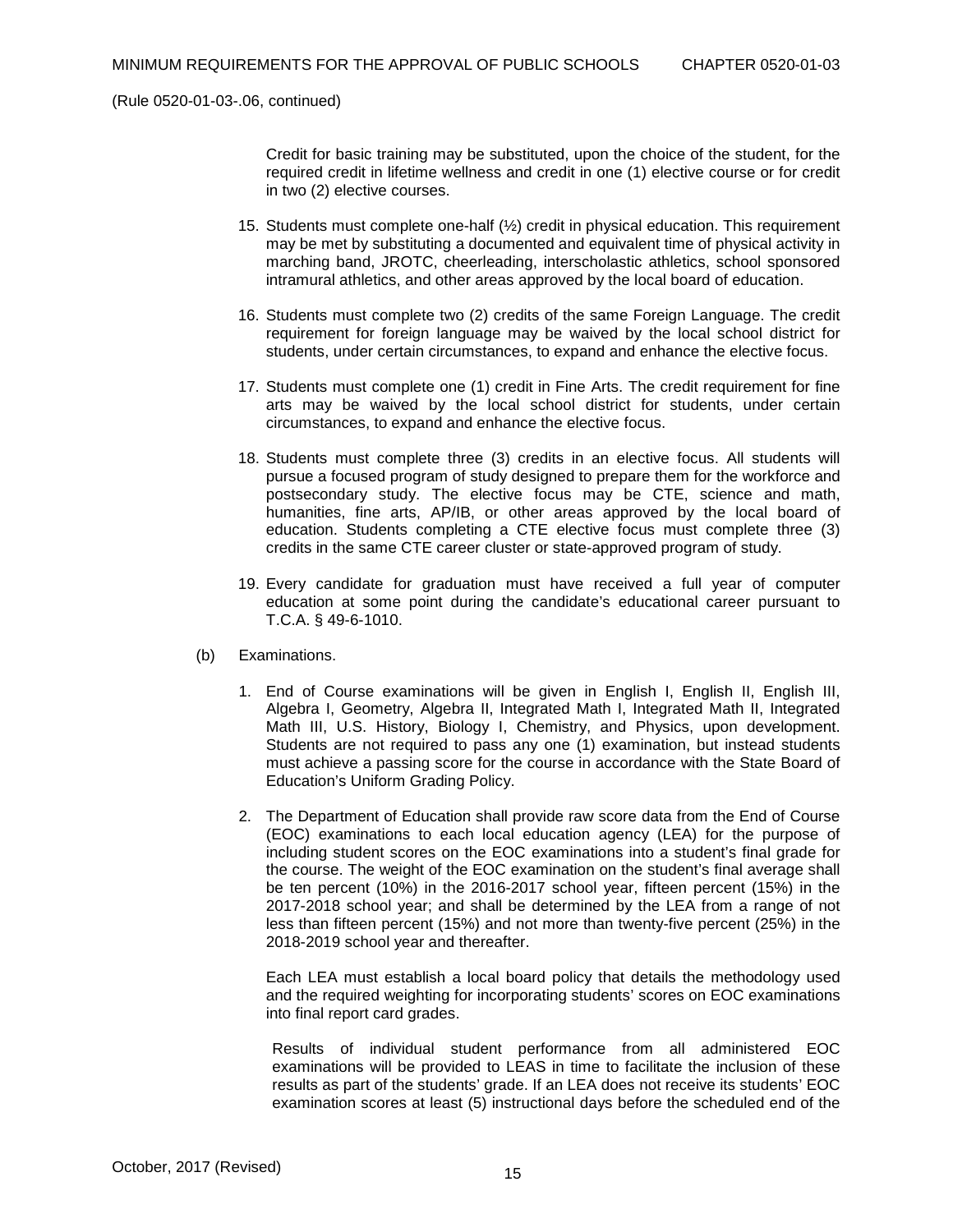course, then the LEA may choose not to include its students' EOC examination scores in the students' final average.

- 3. As a strategy for assessing student readiness for postsecondary education, every public school student shall take either the ACT, SAT, or other eleventh (11th) grade assessment as determined by the commissioner.
- 4. All LEAs shall implement a project-based assessment in civics at least once in grades nine through twelve (9-12) pursuant to T.C.A. § 49-6-1028.
- 5. Beginning January 1, 2017, students must participate in the United States civics test during the candidate's high school career pursuant to T.C.A. § 49-6-408.
- (c) Academic Program. All courses listed in State Board of Education Policy 3.205 may be offered for credit in grades nine (9) through twelve (12).
- (d) Every local board of education shall develop a policy regarding the minimum and maximum units in any course or subject area for which a student may earn credit toward graduation.
- (2) Testing for Credit.
	- (a) Local boards of education may adopt policies permitting students who are enrolled in grades nine (9) through twelve (12) and who have taken the equivalent of high school level courses to earn unit(s) of high school credit for these courses. Students may earn credit toward graduation upon passing a comprehensive written examination in accordance with standards determined by the local board of education.
	- (b) High school credit may not be given by examination in American History.
- (3) Work-Based Learning Experiences.
	- (a) Students will have access to a system of structured work-based learning (WBL) experiences that allows them to apply classroom theories to practical problems and to explore career options.
	- (b) The state board's Work-Based Learning Framework will govern all WBL experiences. The Department of Education will provide school systems with a Work-Based Learning Policy Guide and a Work-Based Learning Implementation Guide to address training requirements, program expectations, and legal requirements. These documents will be reviewed annually by the Department of Education and will be updated as necessary for dissemination to school systems.
- (4) Enrollment in College Level Courses.
	- (a) Local education agencies shall award high school credit to students who successfully complete college level courses aligned to a graduation requirement course, including general education and elective focus courses.
	- (b) Early admission into college may be considered for a twelfth (12th) grade student who has at least a 3.5 grade point average and a minimum ACT composite score of twentyfive (25) (or equivalent SAT score). A student must have written endorsement from the high school principal, counseling staff, and the partnering postsecondary institution. The written agreement shall include a review by the principal of the postsecondary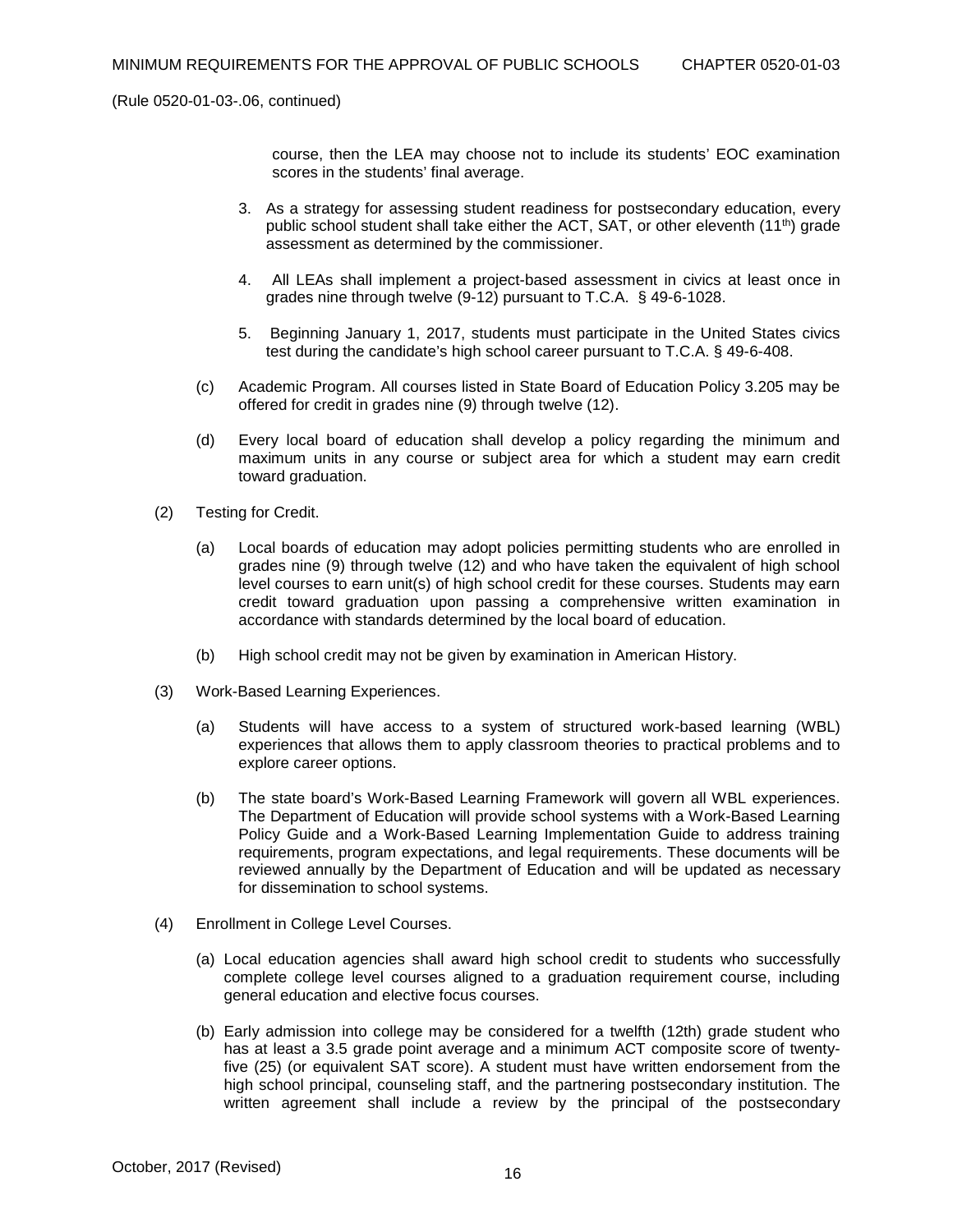coursework and verification that it is appropriate to substitute for any remaining graduation requirements for the student. Written agreements submitted by the student and the parents must be placed on file in the office of the principal.

- (c) A qualified student enrolled in high school may enroll in a postsecondary institution and take college-level courses, which are taught at the high school, postsecondary institution, or online by postsecondary faculty or credentialed adjunct faculty. Students who take and pass dual enrollment courses at a postsecondary institution shall have their postsecondary credits accepted by their local high school for credit as a substitution for an aligned graduation requirement course, including general education and elective focus courses. State funds to the local school system shall not be diminished because of the student's participation.
- (d) Local boards of education may adopt policies providing for college-level courses to be offered during the school day on the high school campus. Such courses must be taught by a licensed high school teacher or credentialed postsecondary faculty member approved by the local school system and partnering postsecondary institution. These courses are to be considered part of the high school program, with content and instruction subject to the supervision of the school principal and local board of education.
- (5) The High School Equivalency Testing (HiSET) Program and the Issuance of Equivalency Diplomas.
	- (a) The testing program is operated in accordance with the HiSET manual of the Education Testing Service and the rules established by the Department of Labor and Workforce Development.
	- (b) The chief examiners shall ensure that all examinees meet the state requirements for age, residency, proper identification, and any other qualifications prior to admission to the testing session.
	- (c) A candidate must be eighteen (18) years of age before being eligible to take the HiSET test. A seventeen (17) year old may be allowed to take the examination upon recommendation of the local school superintendent. The superintendent may require written documentation from the applicant to support this recommendation. This rule shall not be used to circumvent participation in the regular high school program.
	- (d) The HiSET test consists of five (5) core areas that count twenty (20) points each. In order to pass, the total composite score on the HiSET test shall not be less than fortyfive (45) and no score on any one (1) core area of the test battery shall be less than eight (8).

*Authority: T.C.A. §§ 49-1-302, 49-1-302(a)(2) and (13), 49-6-101, 49-6-201, 49-6-3001(c) and (c)(1), 49-6-3003, 49-6-3005(a) and (a)(4), 49-6-3104, 49-6-3105, 49-6-6001(g), 49-6-6201, and Sections 30, 78 through 80, 88 of Chapter 535 of the Public Acts of 1992, and Public Chapter 448 (2013). Administrative History: Original rule certified June 10, 1974. Amendment filed July 18, 1974; effective August 17, 1974. Amendment filed June 30, 1975; effective July 30, 1975. Amendment filed July 15, 1976; effective August 16, 1976. Amendment filed February 28, 1978; effective March 30, 1978. Amendment filed January 9, 1979; effective February 23, 1979. Amendment filed October 15, 1979; effective January 8, 1980. Amendment filed April 14, 1980; effective May 28, 1980. Amendment filed April 13, 1982; effective May 28, 1982. Amendment filed September 28, 1982; effective December 15, 1982. Amendment filed January 19, 1983; effective April 18, 1983. Amendment filed September 28, 1983; effective December 14, 1983. Amendment filed January 6, 1984; effective April 15, 1984. Amendment filed June 28, 1984; effective July 28, 1984. Amendment filed June 28, 1984; effective*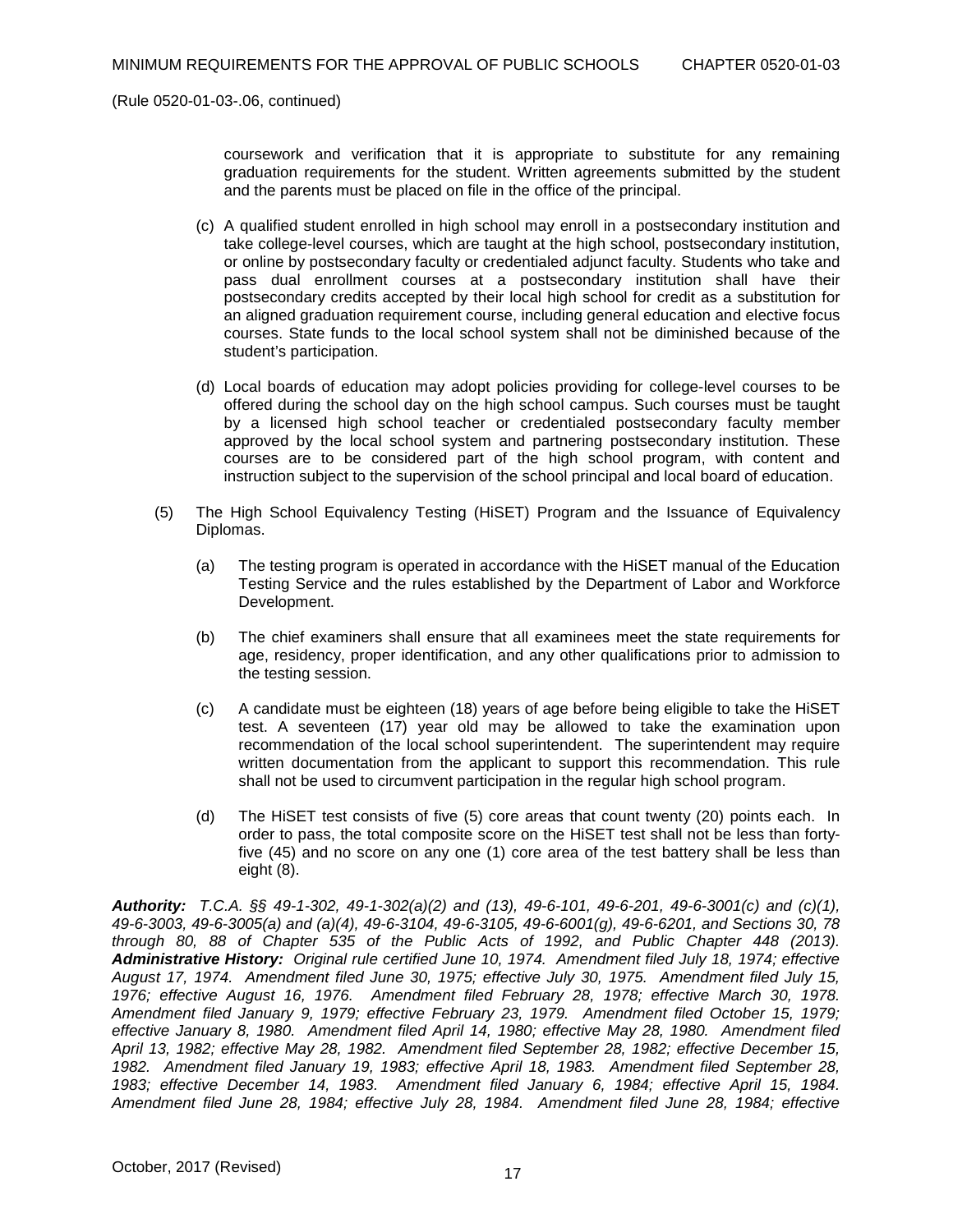*September 11, 1984. Amendment filed May 12, 1985; effective August 13, 1985. Amendment filed October 3, 1985; effective January 14, 1986. Amendment filed March 25, 1986; effective June 14, 1986. Amendment filed May 28, 1986; effective June 27, 1986. Amendment filed July 10, 1987; effective October 28, 1987. Amendment filed July 22, 1987; effective October 28, 1987. Amendment filed September 20, 1987; effective December 29, 1987. Amendment filed November 18, 1987; effective February 28, 1988. Amendment filed April 18, 1988; effective July 27, 1988. Amendment filed May 13, 1988; effective August 29, 1988. Amendment filed October 18, 1988; effective January 29, 1989. Amendment filed November 22, 1988; effective February 28, 1989. Amendment filed November 16, 1989; effective February 28, 1990. Amendment filed June 5, 1990; effective September 26, 1990. Amendment filed October 12, 1990; effective January 29, 1991. Repeal and new rule filed March 16, 1992; effective June 29, 1992. Amendment filed June 24, 1992; effective September 28, 1992. Amendment filed July 21, 1992; effective October 28, 1992. Amendment filed September 1, 1992; effective December 29, 1992. Amendment filed April 14, 1993; effective July 28, 1993. Amendment filed August 10, 1993; effective December 29, 1993. Amendment filed October 28, 1993; effective March 1, 1994. Amendment filed January 21, 1994; effective May 31, 1994. Amendment filed January 31, 1995; effective May 31, 1995. Amendment filed March 27, 1995; effective July 28, 1995. Amendment filed May 31, 1996; effective September 27, 1996. Amendment filed April 27, 1998; effective August 28, 1998. Amendment filed July 13, 1998; effective November 27, 1998. Amendment filed November 18, 1999; effective March 30, 1999. Amendment filed May 28, 1999; effective September 28, 1999. Amendment filed November 30, 1999; effective March 29, 2000. Amendment filed April 28, 2000; effective August 28, 2000. Amendment filed July 31, 2000; effective November 28, 2000. Amendment filed October 31, 2000; effective February 28, 2001. Amendment filed August 31, 2001; effective December 28, 2001. Amendment filed December 31, 2001; effective April 30, 2002. Amendment filed March 28, 2002; effective July 29, 2002. Amendment filed October 31, 2002; effective February 28, 2003. Amendment filed March 31, 2003; effective July 29, 2003. Amendment filed June 30, 2003; effective October 28, 2003. Amendment filed August 30, 2004; effective December 29, 2004. Amendments filed May 19, 2005; effective September 28, 2005. Amendments filed June 30, 2005; effective October 28, 2005. Amendment filed June 19, 2007; effective October 26, 2007. Amendments filed September 6, 2007; effective January 28, 2008. Repeal and new rule filed June 11, 2008; effective October 28, 2008. Amendment filed July 17, 2009; effective December 29, 2009. Amendment filed February 24, 2010; effective July 29, 2010. Amendment filed February 6, 2013; effective July 29, 2013. Amendment filed June 18, 2013; effective November 28, 2013. Amendments filed September 6, 2013; effective February 28, 2014. Amendments filed October 7, 2013; to be effective March 31, 2014. However, the State Board of Education filed a withdrawal of the rule. Amendments filed November 27,.2013; effective April 30, 2014. Amendment filed May 8, 2014; effective October 29, 2014. Amendment filed October 13, 2015; effective January 11, 2015. Amendment to rule 0520-01-03-.06 (1)(b) filed May 22, 2015; effective August 20, 2015. Amendment to rule 0520-01-03-.06 (3) filed May 22, 2015; effective August 20, 2015. Amendments filed December 30, 2015; effective March 29, 2016.*

## **0520-01-03-.07 LIBRARY INFORMATION CENTER**

- (1) School Library Information Center.
	- (a) All school libraries shall serve as resources for students, teachers, and community members to strengthen student learning. School library information specialists shall work collaboratively with classroom teachers and school administrators to integrate both curricular concepts and information skills that assist research and other learning activities. The collection and the services of the library shall adequately support the curricular priorities within the school.
	- (b) School libraries shall provide an environment that allows efficient access to resources, including both print and electronic. Schools must be organized to allow the library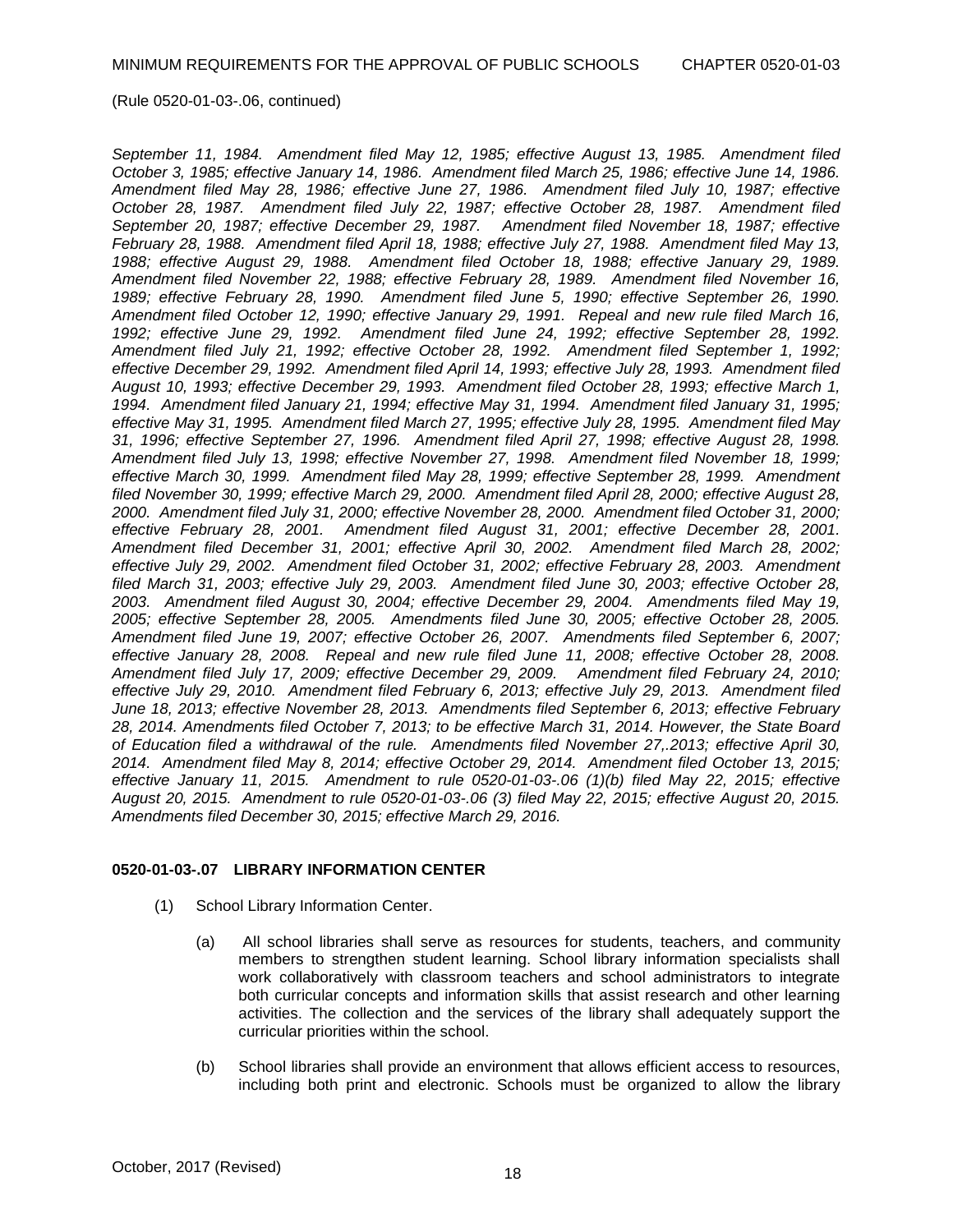program to operate a flexible schedule that allows students and teachers to access resources at the point of need.

- (c) School libraries shall provide parents and community members access to resources, so that the school library information center serves as a community resource.
- (2) Library Information Center Personnel.
	- (a) Elementary/Middle Schools. Schools including grades kindergarten through eight (K-8) or any combination thereof shall provide library information personnel as follows:
		- 1. A school having a current average daily membership of 550 or more students shall have a full-time library information specialist with endorsement as a library information specialist.
		- 2. A school with a current average daily membership of 400 to 549 students shall have a half-time library information specialist with endorsement as a library information specialist. During the time that the library is open during regular school hours and the library information specialist is not present, staff member(s) shall be designated to provide supervision to students in the library.
		- 3. In a school with fewer than 400 students, a faculty member shall serve as a library information coordinator. If the library information coordinator is not present during the time that the library is open during regular school hours, staff member(s) shall be designated to provide supervision to students in the library.
		- 4. It is optimal to have the library open outside the regularly scheduled school day and if library personnel specialist or coordinator is not present, appropriate supervision shall be provided to the students in the library.
	- (b) High Schools. Schools including any high school grade shall provide library information personnel as follows:
		- 1. A school with a current average daily membership of 1,500 or more students shall have two (2) full-time library information specialists, each with endorsement as a library information specialist.
		- 2. A school with a current average daily membership of more than 300 but less than 1,500 students shall have a full-time library information specialist with endorsement as a library information specialist.
		- 3. A school with a current average daily membership of fewer than 300 students shall have a half-time library information specialist. During the time that the library is open during regular school hours and the library information specialist is not present, staff member(s) shall be designated to provide supervision to students in the library.
		- 4. It is optimal to have the library open outside the regularly scheduled school day and if the library information specialist is not present, appropriate supervision shall be provided to the students in the library.
- (3) Library Information Center Collection.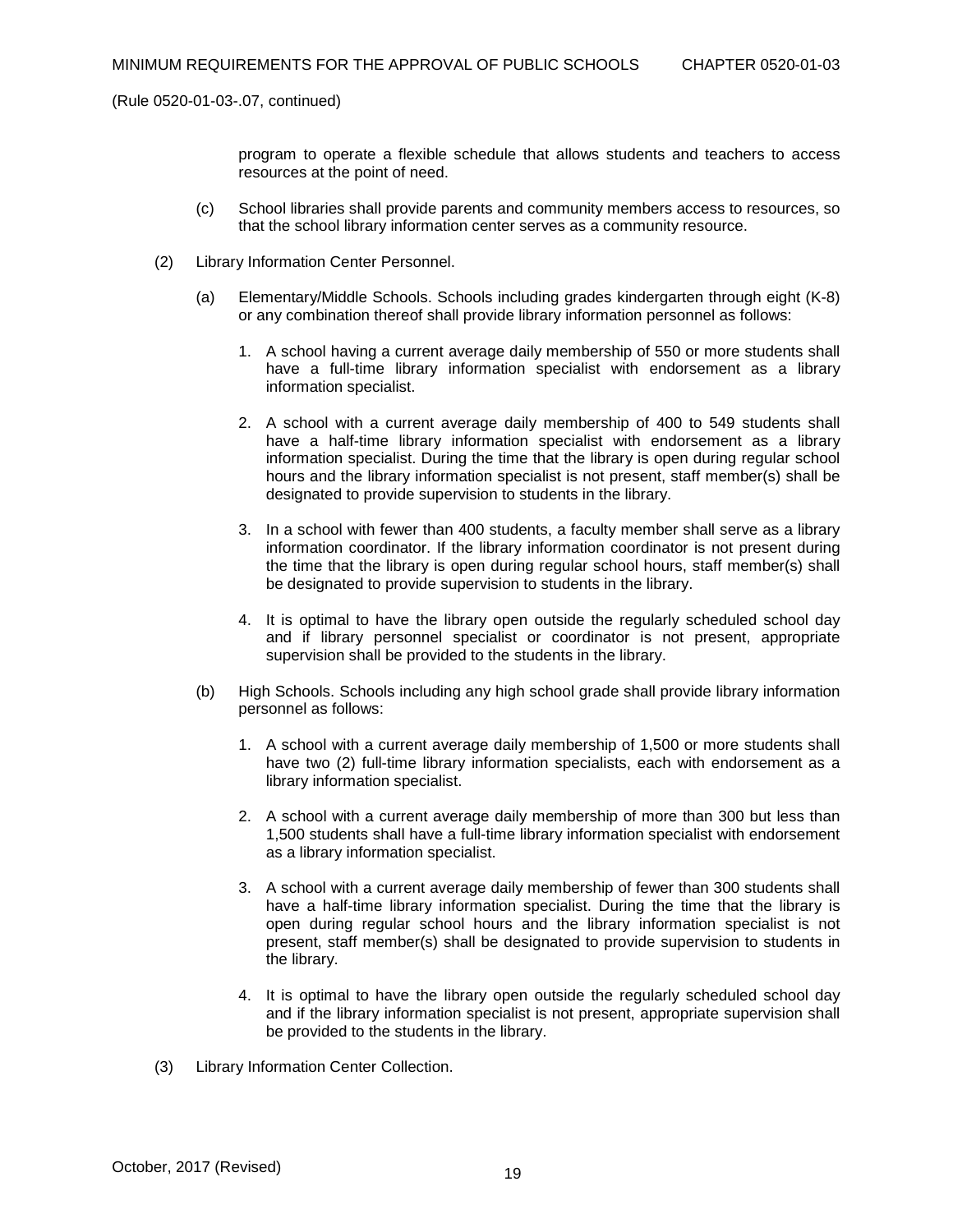The three (3) levels of collection standards for Tennessee school libraries are: Basic, Standard, and Exemplary. The criteria by which school library collections are evaluated are listed below:

(a) Item Count.

Basic collection - Contains a minimum of twelve (12) items per student in Average Daily Membership (ADM);

Standard collection - Contains fifteen (15) items per student in ADM; and

Exemplary collection - Contains eighteen (18) items per students in ADM.

- (b) Collection Compilation.
	- 1. Pamphlets, textbooks, class sets, periodicals, out-of-date items, and items in poor physical condition shall neither be counted nor reported in the total collection. No more than five (5) copies of the same print title may be counted to meet standards for a minimum number of items per student.
	- 2. Digital resources should be accessible through a school library webpage or Online Public Access Catalog (OPAC) and may comprise fifty percent (50%) of the collection.
	- 3. The library shall provide access to the virtual library administered by the Tennessee State Library and Archives and the library personnel should receive training. These resources may count for up to twenty percent (20%) of the overall collection or, in schools in which the librarian has received official training within the last five (5) years, they may count for up to thirty percent (30%) of the overall collection.
	- 4. The collection shall include access to a current, complete encyclopedia in any format. In secondary schools, the collection shall also include an unabridged dictionary, one (1) foreign language dictionary in the native language of ESL students in attendance at the school, a local newspaper, and one (1) daily newspaper presenting news on both state and national levels. For digital materials, only full text should be counted in the total.
	- 5. The collection should include a balance of fiction and nonfiction with an appropriate level of text complexity. The resources in the collection should be chosen to: complement and augment the most recently adopted curriculum standards, be a motivational springboard for student research, and encourage self-expression and curiosity by offering a variety of recreational reading material.
- (c) Age.

Collections meeting the compilation standards are evaluated based on age of the collection as measured in years from the current year:

Basic collection – sixteen (16) years and older;

Standard collection – fifteen (15) years; and

Exemplary collection – fourteen (14) years or less.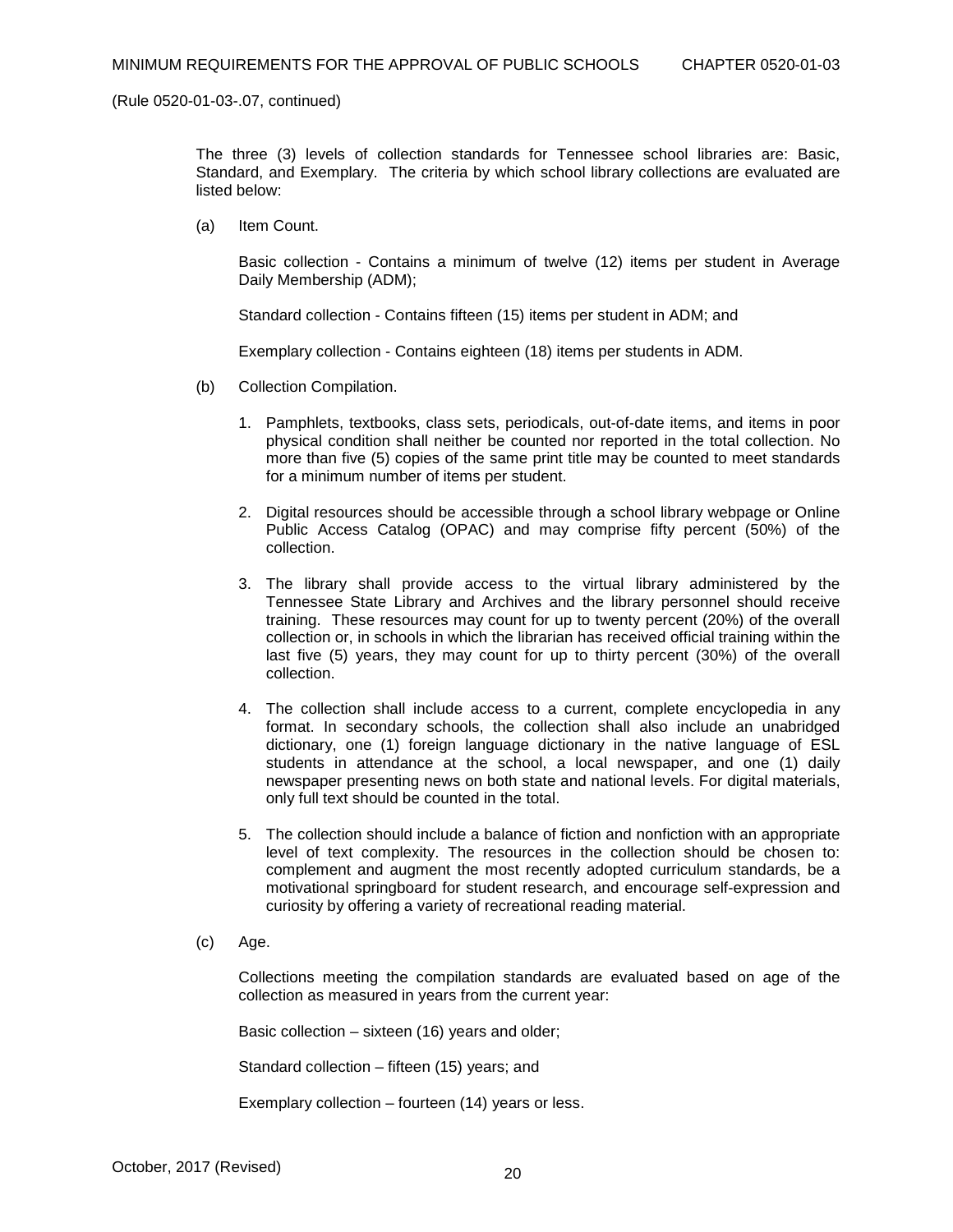- (d) Technology Access to Digital Materials.
	- 1. Workstations with internet access in the library information center are sufficient to provide access for students. The number of workstations should be no less than the maximum average class size allowable by the state. A workstation may be a desktop, laptop, tablet or similar device, but devices available for checkout should not be counted in the total.
	- 2. School libraries should be equipped with instructional technology, including, but not limited to, LCD projector, screen and/or interactive smart board, document camera, computer, etc., and provide user training for such devices.
	- 3. Separate computers must be maintained for both the library management system/circulation and for the library personnel.

*Authority: T.C.A. §§ 49-1-302 and 49-3-305. Administrative History: Original rule certified June 10, 1974. Amendment filed June 30, 1985; effective July 30, 1975. Amendment filed July 15, 1976; effective August 16, 1976. Amendment filed February 28, 1978; effective March 30, 1978. Amendment filed January 9, 1979; effective February 23, 1979. Amendment filed October 15, 1979; effective January 8, 1980. Amendment filed June 27, 1984; effective July 27, 1984. Amendment filed October 1, 1985; effective January 14, 1986. Amendment filed May 28, 1986; effective June 27, 1986. Amendment filed July 22, 1987; effective October 28, 1987. Repeal and new rule filed March 16, 1992; effective June 29, 1992. Amendment filed March 28, 2002; effective July 29, 2002. Repeal and new rule filed May 16, 2014; effective October 29, 2014.*

### **0520-01-03-.08 PUPIL PERSONNEL SERVICES**

- (1) Each local board of education shall develop standards and policies for:
	- (a) Attendance Services
	- (b) Guidance Services
	- (c) School Psychological Services
	- (d) School Social Work Services
	- (e) School Health Services
- (2) The school health services program shall include but not be limited to the following:
	- (a) Each local school system shall have a written policy providing for a physical examination of every child entering school for the first time. A doctor of medicine, osteopathic physician, physician assistant, certified nurse practitioner, or a properly trained public health nurse shall perform this examination. No child shall be admitted to school without proof of immunization except those who are exempt by statute as provided in T.C.A. § 49-6-5001.
	- (b) Each local school system shall have a written policy providing for a physical examination of every student participating in interscholastic athletics. A doctor of medicine, osteopathic physician, physician assistant, or certified nurse practitioner shall perform this examination.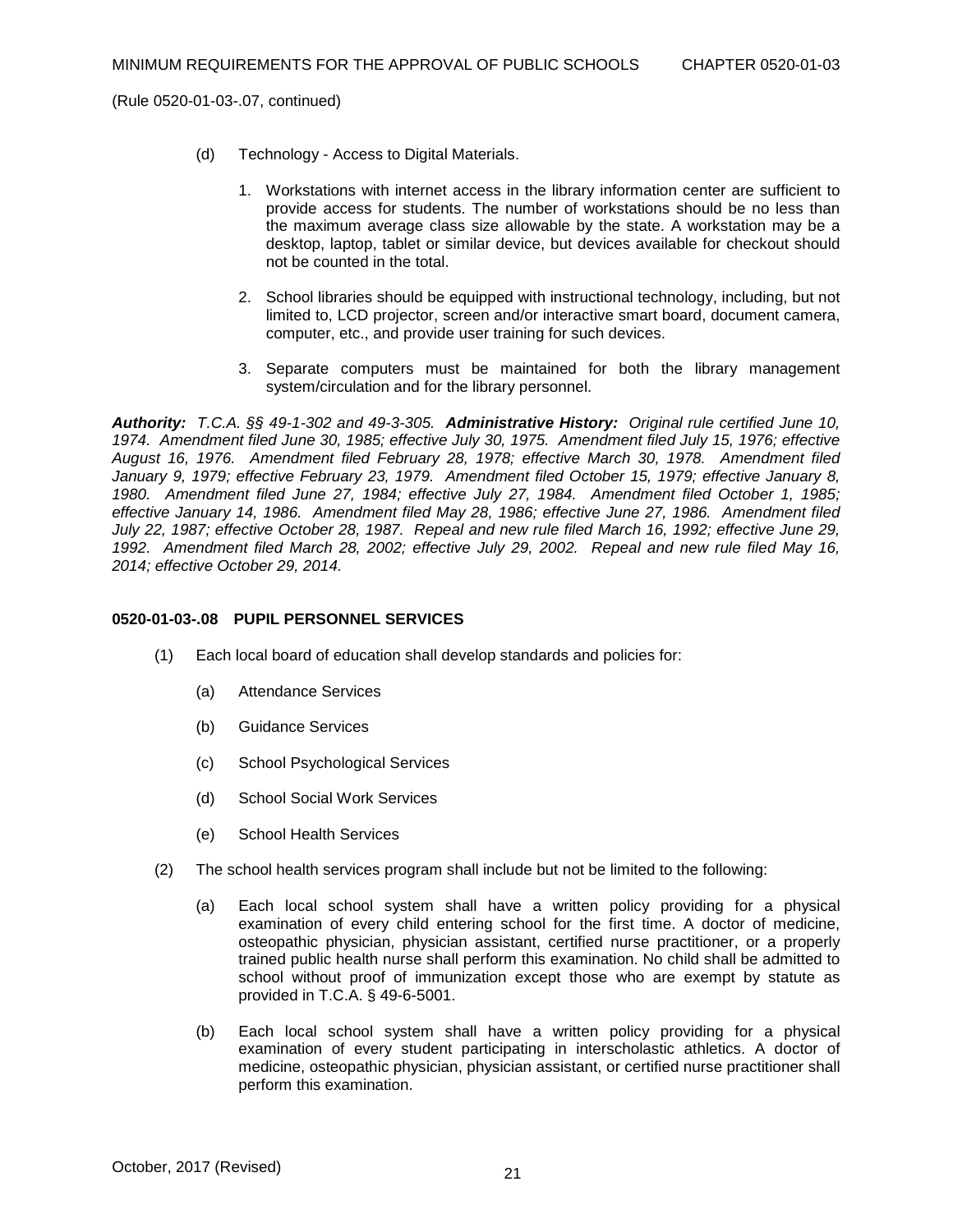- (c) Each local school system shall have a written policy for excluding pupils with communicable diseases and for readmitting them following recovery. In the case of diseases (listed in Regulations Governing Communicable Diseases in Tennessee: Tennessee Department of Health) the policy shall be in accordance with the recommendations of the Department of Health as approved by the commissioner of education.
- (d) Each local school system shall have a written policy for handling drug/alcohol problems that may arise in the schools.
- (e) Each local school system shall develop procedures for reporting suspected cases of child abuse and neglect as provided in T.C.A. § 37-1-403.
- (f) After an offer of employment has been made to an applicant and prior to the commencement of the employment duties, each employee shall present a physician's certificate showing a satisfactory health record. Employees shall present a certificate thereafter at intervals determined by the Department of Health and approved by the commissioner of education. The provisions of this subsection shall be administered in a manner consistent with the Americans with Disabilities Act (42 U.S.C.A. § 12101 *et. seq*) and the associated regulations (29 C.F.R. Part 1630 *et. seq*).
- (g) HIV, HIV-Related Illness, and AIDS.
	- 1. All children with HIV, HIV-related illness, and AIDS infection who enroll in the public school systems of Tennessee shall attend and participate in educational programs appropriate to meet medical and educational needs.
	- 2. Each local school system shall:
		- (i) Develop a comprehensive local AIDS plan that addresses appropriate education programs, confidentiality, liability, personnel, safety, curriculum, education, communications and public relations. The plan will be developed in conjunction with public health officials based upon guidelines approved by the State Board of Education.
		- (ii) Include in the AIDS plan education/training programs for all school personnel, parents, and board members; and cooperate with other community organizations and state agencies in AIDS education for all citizens.
		- (iii) Include in the AIDS plan a policy for personnel with HIV, HIV-related illness and AIDS infection. Employment conditions will be determined on a caseby-case basis. The review of individual cases will involve at a minimum the superintendent or designee, the employee's physician, and a public health official.
	- 3. Information including names, records, reports, and/or correspondence and any other identifying information on HIV, HIV-related illness and AIDS infection status for any individual child or adult shall be maintained in confidence.
	- 4. Local school systems and school personnel shall implement for all children and adults the universal precautions as defined by the State Department of Health for handling blood and other body fluids. Information about universal precautions and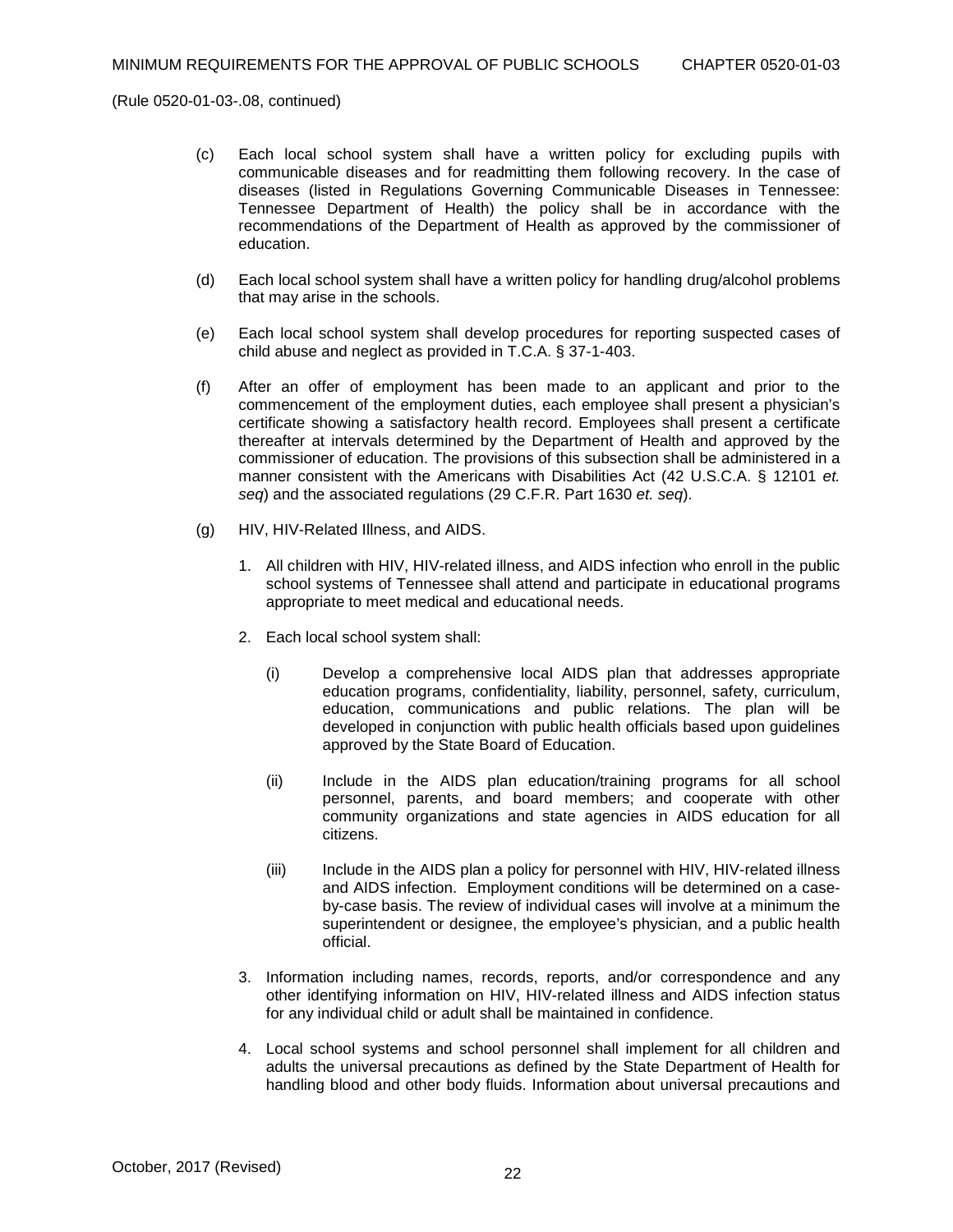related safety procedures shall be distributed by the State Department of Education to all school systems and school personnel in Tennessee.

HIV, HIV-related illness, and AIDS infection are the three terms used to denote the three medically diagnosed stages of the infection caused by Human Immunodeficiency Virus. (AIDS - Acquired Immune Deficiency Syndrome; ARC - AIDS Related Complex; and HIV Infection - Human Immunodeficiency Virus antibodies detected in blood.)

*Authority: T.C.A. §§ 49-1-302, 49-1-302(a)(2) and (13). Administrative History: Original rule certified June 10, 1974. Amendment filed October 3, 1974; effective November 2, 1974. Amendment filed June 30, 1975; effective July 30, 1975. Amendment filed January 15, 1976; effective April 15, 1976. Amendment filed July 15, 1976; effective August 16, 1976. Amendment filed February 28, 1978; effective March 30, 1978. Amendment filed January 9, 1979; effective February 23, 1979. Amendment filed April 14, 1980; effective May 28, 1980. Amendment filed October 1, 1985; effective January 14, 1986. Amendment filed May 28, 1986; effective June 27, 1986. Amendment filed July 10, 1986; effective October 29, 1986. Amendment filed July 22, 1987; effective October 28, 1987. Amendment filed October 18, 1988; effective January 29, 1989. Amendment filed November 16, 1989; effective February 28, 1990. Repeal and new rule filed March 16, 1992; effective June 29, 1992. Amendment filed October 11, 1995; effective February 28, 1996. Amendment filed April 29, 1996; effective August 28, 1996. Amendment filed November 30, 1999; effective March 29, 2000. Amendment filed April 30, 2001; effective August 28, 2001. Amendment filed April 17, 2006; effective August 28, 2006. Amendment to rule 0520-01-03-.08 filed June 11, 2008; to become effective October 28, 2008; was withdrawn August 4, 2008.*

## **0520-01-03-.09 SPECIAL EDUCATION PROGRAMS AND SERVICES**

See Rule 0520-01-09.

*Authority: T.C.A. § 49-10-101 et seq. Administrative History: Original rule filed June 10, 1974. Amendment filed October 3, 1974; effective November 2, 1974. Amendment filed June 30, 1975; effective July 30, 1975. Amendment filed January 15, 1976; effective April 15, 1976. Amendment filed July 15, 1976; effective August 16, 1976. Amendment filed February 28, 1978; effective March 30, 1978. Amendment filed January 9, 1979; effective February 23, 1979. Amendment filed April 14, 1980; effective May 28, 1980. Amendment filed June 27, 1984; effective July 27, 1984. Amendment filed May 12, 1985; effective August 13, 1985. Amendment filed October 1, 1985; effective January 14, 1986. Amendment filed May 28, 1986; effective June 27, 1986. Amendment filed July 10, 1986; effective October 29, 1986. Repeal and new rule filed March 16, 1992; effective June 29, 1992. Repealed and new rule filed August 18 1993; effective December 29, 1993. Amendment filed June 21, 1995; effective October 27, 1995. Amendment filed August 7, 1995; effective December 29, 1995. (For Requirement H, see Chapter 0520- 01-09, per Tennessee State Board of Education letter dated April 29, 1999.)*

## **0520-01-03-.10 WAIVERS.**

- (1) The commissioner of education is authorized to grant waivers to a school that does not comply with these rules and regulations only when requested by action of the local board of education.
- (2) For limitation on the commissioner's authority to waive rules and regulations, see T.C.A. §§ 49-1-104 and 49-1-203.

*Authority: T.C.A. §§ 49-1-203 and 49-1-302. Administrative History: Original rule certified June 10, 1974. Amendment filed January 9, 1979; effective February 23, 1979. Amendment filed October 15, 1979; effective January 8, 1980. Amendment filed November 13, 1981; effective March 16, 1982.*